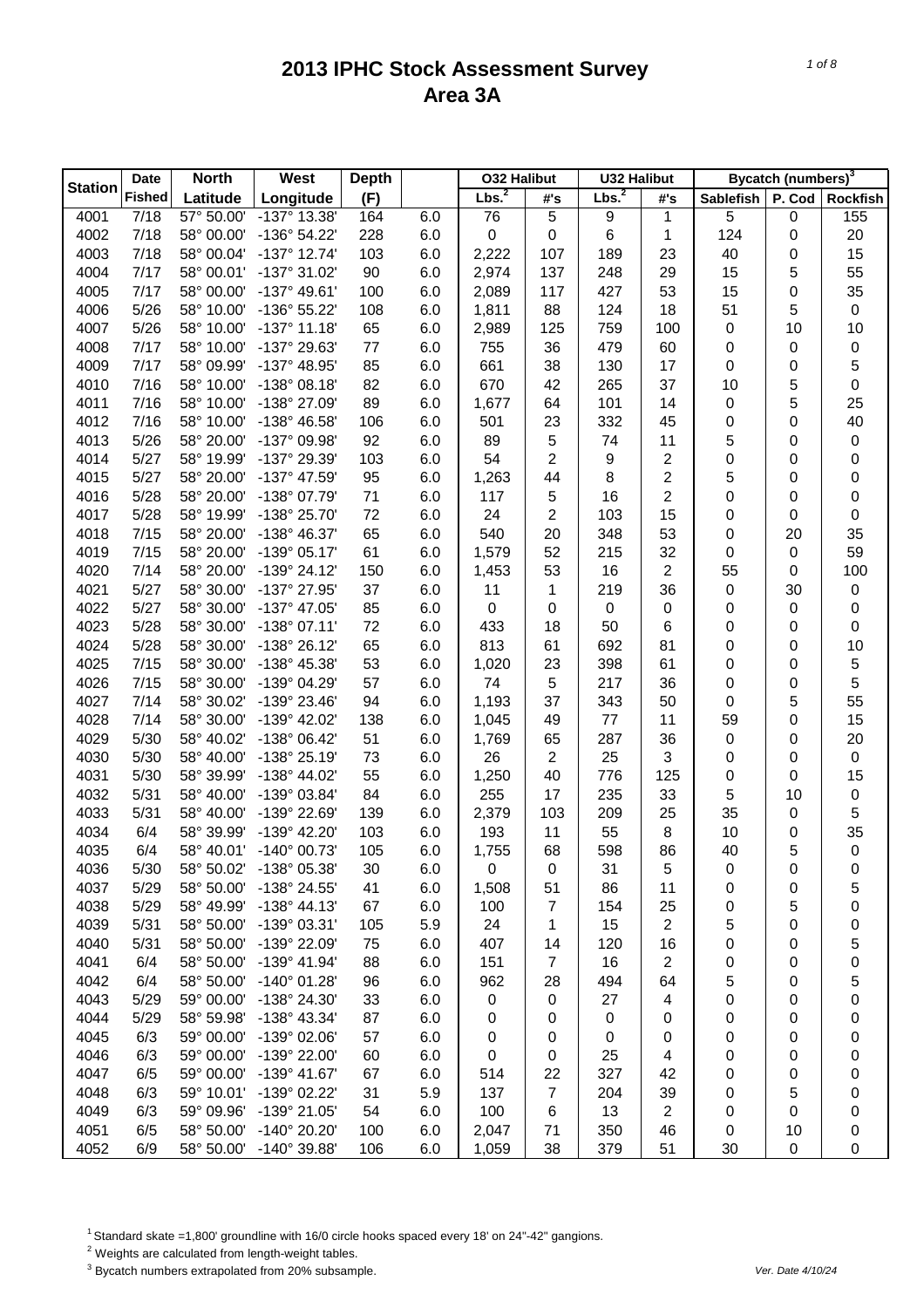| Set <sup>1</sup><br><b>Fished</b><br>Latitude<br>Longitude<br>(F)<br>P. Cod<br><b>Rockfish</b><br>#'s<br>#'s<br>Sablefish<br>4053<br>58° 59.97'<br>53<br>6/5<br>$-140^{\circ}$ 01.09'<br>6.0<br>727<br>23<br>370<br>0<br>0<br>10<br>74<br>25<br>$-140^{\circ}$ 19.48'<br>6.0<br>642<br>170<br>25<br>4054<br>6/5<br>59° 00.00'<br>84<br>18<br>0<br>0<br>4055<br>-140° 39.88'<br>99<br>6.0<br>902<br>30<br>468<br>66<br>5<br>$\pmb{0}$<br>6/9<br>59° 00.00'<br>0<br>4056<br>-140° 59.05'<br>6.0<br>1,253<br>47<br>62<br>10<br>5<br>0<br>6/9<br>59° 00.01'<br>104<br>402<br>-139° 40.83'<br>47<br>30<br>0<br>4057<br>6/6<br>59° 10.00'<br>71<br>6.0<br>191<br>13<br>369<br>0<br>$-140^{\circ}$ 00.28'<br>63<br>1,079<br>0<br>4058<br>6/6<br>59° 10.00'<br>6.0<br>28<br>476<br>69<br>0<br>0<br>$-140^{\circ}$ 20.44'<br>328<br>0<br>4059<br>6/8<br>59° 10.00'<br>72<br>6.0<br>26<br>50<br>0<br>40<br>703<br>$-140^{\circ}$ 38.84'<br>81<br>22<br>0<br>4060<br>6/8<br>59° 10.00'<br>6.0<br>729<br>296<br>40<br>0<br>10<br>5<br>-140° 58.94'<br>22<br>0<br>4061<br>6/12<br>59° 10.00'<br>100<br>6.0<br>608<br>408<br>60<br>0<br>$-141°$ 18.41'<br>186<br>296<br>9<br>67<br>54<br>$\boldsymbol{0}$<br>4062<br>6/12<br>59° 10.00'<br>6.0<br>9<br>0<br>30<br>4063<br>125<br>15<br>141<br>7/11<br>59° 10.00'<br>$-141°37.73'$<br>122<br>6.0<br>2,405<br>126<br>0<br>6/6<br>-139° 40.36'<br>86<br>6.0<br>2<br>4064<br>59° 20.00'<br>31<br>0<br>0<br>0<br>0<br>$\pmb{0}$<br>$\overline{7}$<br>88<br>0<br>4065<br>6/6<br>59° 20.00'<br>-139° 59.98'<br>6.0<br>219<br>9<br>1<br>0<br>0<br>-140° 20.34'<br>15<br>0<br>4066<br>6/8<br>59° 20.00'<br>71<br>6.0<br>382<br>410<br>59<br>0<br>0<br>5<br>$-140^{\circ}$ 39.00'<br>303<br>0<br>4067<br>6/8<br>59° 20.00'<br>77<br>6.0<br>203<br>9<br>38<br>0<br>88<br>35<br>15<br>0<br>4068<br>6/12<br>59° 20.00'<br>$-140^{\circ} 59.40'$<br>6.0<br>938<br>226<br>30<br>0<br>$-141°$ 18.04'<br>183<br>88<br>66<br>10<br>4069<br>6/12<br>59° 20.00'<br>6.0<br>336<br>8<br>14<br>0<br>104<br>6.0<br>37<br>32<br>5<br>4070<br>7/11<br>59° 20.00'<br>$-141^{\circ}$ 38.50<br>914<br>243<br>$\boldsymbol{0}$<br>0<br>$\pmb{0}$<br>$-141°58.07'$<br>119<br>6.0<br>1,376<br>58<br>564<br>74<br>4071<br>7/11<br>59° 20.00'<br>20<br>0<br>6/7<br>62<br>3<br>15<br>$\boldsymbol{0}$<br>$\pmb{0}$<br>4072<br>59° 30.00'<br>$-140^{\circ}$ 00.80'<br>6.0<br>40<br>102<br>0<br>12<br>25<br>20<br>4073<br>6/7<br>59° 30.00'<br>$-140^{\circ}$ 18.96'<br>124<br>6.0<br>400<br>0<br>0<br>0<br>45<br>153<br>4074<br>6/7<br>59° 30.02'<br>-140° 39.03'<br>6.0<br>453<br>16<br>0<br>0<br>20<br>0<br>162<br>3<br>30<br>4075<br>6/13<br>59° 30.01'<br>-140° 59.33'<br>6.0<br>14<br>20<br>10<br>0<br>490<br>$\overline{2}$<br>$-141°$ 19.45'<br>89<br>4076<br>6/13<br>59° 30.00'<br>6.0<br>77<br>15<br>0<br>$\pmb{0}$<br>4<br>0<br>44<br>4077<br>7/10<br>59° 29.99'<br>$-141°38.08'$<br>89<br>6.0<br>3<br>39<br>4<br>0<br>0<br>0<br>0<br>4078<br>7/10<br>59° 30.01'<br>$-141^{\circ}58.24'$<br>97<br>6.0<br>174<br>6<br>1<br>0<br>0<br>4<br>6/7<br>76<br>6.0<br>612<br>33<br>30<br>0<br>4079<br>59° 39.98'<br>-139° 59.55'<br>241<br>0<br>80<br>66<br>12<br>0<br>4080<br>6/13<br>59° 40.00'<br>-140° 59.23'<br>30<br>6.0<br>292<br>10<br>0<br>10<br>0<br>$-141°$ 19.15'<br>37<br>3<br>22<br>55<br>4081<br>6/13<br>59° 40.00'<br>36<br>6.0<br>129<br>0<br>3<br>0<br>4082<br>7/10<br>59° 40.00'<br>$-141^{\circ}$ 38.34'<br>51<br>6.0<br>251<br>20<br>0<br>0<br>4<br>2<br>0<br>4083<br>7/10<br>59° 40.00'<br>$-141°57.81'$<br>79<br>6.0<br>71<br>2<br>12<br>0<br>0<br>5<br>11<br>$\pmb{0}$<br>4084<br>6/14<br>59° 39.92'<br>-142° 18.22'<br>121<br>6.0<br>304<br>10<br>1<br>0<br>212<br>11<br>5<br>109<br>30<br>4085<br>6/14<br>59° 40.00'<br>$-142^{\circ}38.12'$<br>6.0<br>328<br>44<br>0<br>4086<br>107<br>110<br>20<br>$\pmb{0}$<br>7/9<br>59° 40.03'<br>$-142^{\circ}58.44'$<br>6.0<br>2,547<br>371<br>47<br>30<br>15<br>4087<br>150<br>5.1<br>21<br>8<br>$\pmb{0}$<br>7/9<br>59° 40.00'<br>-143° 17.66'<br>1<br>1<br>0<br>4088<br>7/8<br>59° 39.98'<br>$-143^{\circ}$ 37.83<br>78<br>5.9<br>2,736<br>94<br>359<br>48<br>0<br>0<br>39<br>4089<br>$-143°57.14'$<br>6.0<br>390<br>52<br>15<br>7/8<br>59° 40.00'<br>69<br>1,931<br>66<br>0<br>0<br>4090<br>6/16<br>59° 40.02'<br>$-144^{\circ}$ 17.15'<br>88<br>6.0<br>90<br>13<br>651<br>24<br>10<br>0<br>0<br>4091<br>6/16<br>59° 40.06'<br>-144° 36.52'<br>6.0<br>$\overline{2}$<br>22<br>5<br>80<br>45<br>0<br>0<br>4<br>4092<br>6/14<br>59° 50.00'<br>$-141°59.13'$<br>39<br>6.0<br>225<br>11<br>243<br>10<br>38<br>0<br>0<br>6.0<br>4093<br>6/14<br>59° 50.00'<br>$-142^{\circ}$ 18.24'<br>49<br>1,499<br>42<br>230<br>35<br>10<br>0<br>0<br>6.0<br>4094<br>6/15<br>59° 50.02'<br>$-142^{\circ}$ 38.21'<br>21<br>107<br>14<br>90<br>552<br>0<br>0<br>0<br>4095<br>7/9<br>59° 50.00'<br>-142° 58.02'<br>5.9<br>252<br>8<br>15<br>94<br>3<br>0<br>0<br>0<br>4096<br>7/9<br>59° 50.03'<br>-143° 17.89'<br>6.0<br>971<br>29<br>5<br>15<br>116<br>70<br>8<br>50<br>4097<br>7/8<br>-143° 38.59'<br>153<br>6.0<br>21<br>9<br>45<br>69<br>59° 49.99'<br>560<br>1<br>0<br>4098<br>-143° 57.80'<br>51<br>6.0<br>5<br>7/8<br>59° 50.00'<br>302<br>15<br>315<br>47<br>5<br>0<br>4099<br>6/16<br>59° 50.00'<br>-144° 18.50'<br>35<br>6.0<br>$\pmb{0}$<br>$\pmb{0}$<br>$\pmb{0}$<br>0<br>0<br>0<br>0<br>4100<br>6/15<br>59° 59.99'<br>-142° 39.02'<br>6.0<br>331<br>45<br>512<br>28<br>47<br>25<br>0<br>0<br>4101<br>6/15<br>60° 00.00'<br>$-142^{\circ}58.77'$<br>62<br>6.0<br>11<br>44<br>0<br>188<br>$\overline{7}$<br>0<br>0 | <b>Station</b> | <b>Date</b> | <b>North</b> | West | <b>Depth</b> | <b>Skates</b> | <b>032 Halibut</b> | <b>U32 Halibut</b> |  | Bycatch (numbers) <sup>3</sup> |  |
|-------------------------------------------------------------------------------------------------------------------------------------------------------------------------------------------------------------------------------------------------------------------------------------------------------------------------------------------------------------------------------------------------------------------------------------------------------------------------------------------------------------------------------------------------------------------------------------------------------------------------------------------------------------------------------------------------------------------------------------------------------------------------------------------------------------------------------------------------------------------------------------------------------------------------------------------------------------------------------------------------------------------------------------------------------------------------------------------------------------------------------------------------------------------------------------------------------------------------------------------------------------------------------------------------------------------------------------------------------------------------------------------------------------------------------------------------------------------------------------------------------------------------------------------------------------------------------------------------------------------------------------------------------------------------------------------------------------------------------------------------------------------------------------------------------------------------------------------------------------------------------------------------------------------------------------------------------------------------------------------------------------------------------------------------------------------------------------------------------------------------------------------------------------------------------------------------------------------------------------------------------------------------------------------------------------------------------------------------------------------------------------------------------------------------------------------------------------------------------------------------------------------------------------------------------------------------------------------------------------------------------------------------------------------------------------------------------------------------------------------------------------------------------------------------------------------------------------------------------------------------------------------------------------------------------------------------------------------------------------------------------------------------------------------------------------------------------------------------------------------------------------------------------------------------------------------------------------------------------------------------------------------------------------------------------------------------------------------------------------------------------------------------------------------------------------------------------------------------------------------------------------------------------------------------------------------------------------------------------------------------------------------------------------------------------------------------------------------------------------------------------------------------------------------------------------------------------------------------------------------------------------------------------------------------------------------------------------------------------------------------------------------------------------------------------------------------------------------------------------------------------------------------------------------------------------------------------------------------------------------------------------------------------------------------------------------------------------------------------------------------------------------------------------------------------------------------------------------------------------------------------------------------------------------------------------------------------------------------------------------------------------------------------------------------------------------------------------------------------------------------------------------------------------------------------------------------------------------------------------------------------------------------------------------------------------------------------------------------------------------------------------------------------------------------------------------------------------------------------------------------------------------------------------------------------------------------------------------------------------------------------------------------------------------------------------------------------------------------------------------------------------------------------------------------------------------------------------------------------------------------------------------------------------------------------------------------------|----------------|-------------|--------------|------|--------------|---------------|--------------------|--------------------|--|--------------------------------|--|
|                                                                                                                                                                                                                                                                                                                                                                                                                                                                                                                                                                                                                                                                                                                                                                                                                                                                                                                                                                                                                                                                                                                                                                                                                                                                                                                                                                                                                                                                                                                                                                                                                                                                                                                                                                                                                                                                                                                                                                                                                                                                                                                                                                                                                                                                                                                                                                                                                                                                                                                                                                                                                                                                                                                                                                                                                                                                                                                                                                                                                                                                                                                                                                                                                                                                                                                                                                                                                                                                                                                                                                                                                                                                                                                                                                                                                                                                                                                                                                                                                                                                                                                                                                                                                                                                                                                                                                                                                                                                                                                                                                                                                                                                                                                                                                                                                                                                                                                                                                                                                                                                                                                                                                                                                                                                                                                                                                                                                                                                                                                                                                               |                |             |              |      |              |               | Lbs. <sup>2</sup>  | Lbs. <sup>2</sup>  |  |                                |  |
|                                                                                                                                                                                                                                                                                                                                                                                                                                                                                                                                                                                                                                                                                                                                                                                                                                                                                                                                                                                                                                                                                                                                                                                                                                                                                                                                                                                                                                                                                                                                                                                                                                                                                                                                                                                                                                                                                                                                                                                                                                                                                                                                                                                                                                                                                                                                                                                                                                                                                                                                                                                                                                                                                                                                                                                                                                                                                                                                                                                                                                                                                                                                                                                                                                                                                                                                                                                                                                                                                                                                                                                                                                                                                                                                                                                                                                                                                                                                                                                                                                                                                                                                                                                                                                                                                                                                                                                                                                                                                                                                                                                                                                                                                                                                                                                                                                                                                                                                                                                                                                                                                                                                                                                                                                                                                                                                                                                                                                                                                                                                                                               |                |             |              |      |              |               |                    |                    |  |                                |  |
|                                                                                                                                                                                                                                                                                                                                                                                                                                                                                                                                                                                                                                                                                                                                                                                                                                                                                                                                                                                                                                                                                                                                                                                                                                                                                                                                                                                                                                                                                                                                                                                                                                                                                                                                                                                                                                                                                                                                                                                                                                                                                                                                                                                                                                                                                                                                                                                                                                                                                                                                                                                                                                                                                                                                                                                                                                                                                                                                                                                                                                                                                                                                                                                                                                                                                                                                                                                                                                                                                                                                                                                                                                                                                                                                                                                                                                                                                                                                                                                                                                                                                                                                                                                                                                                                                                                                                                                                                                                                                                                                                                                                                                                                                                                                                                                                                                                                                                                                                                                                                                                                                                                                                                                                                                                                                                                                                                                                                                                                                                                                                                               |                |             |              |      |              |               |                    |                    |  |                                |  |
|                                                                                                                                                                                                                                                                                                                                                                                                                                                                                                                                                                                                                                                                                                                                                                                                                                                                                                                                                                                                                                                                                                                                                                                                                                                                                                                                                                                                                                                                                                                                                                                                                                                                                                                                                                                                                                                                                                                                                                                                                                                                                                                                                                                                                                                                                                                                                                                                                                                                                                                                                                                                                                                                                                                                                                                                                                                                                                                                                                                                                                                                                                                                                                                                                                                                                                                                                                                                                                                                                                                                                                                                                                                                                                                                                                                                                                                                                                                                                                                                                                                                                                                                                                                                                                                                                                                                                                                                                                                                                                                                                                                                                                                                                                                                                                                                                                                                                                                                                                                                                                                                                                                                                                                                                                                                                                                                                                                                                                                                                                                                                                               |                |             |              |      |              |               |                    |                    |  |                                |  |
|                                                                                                                                                                                                                                                                                                                                                                                                                                                                                                                                                                                                                                                                                                                                                                                                                                                                                                                                                                                                                                                                                                                                                                                                                                                                                                                                                                                                                                                                                                                                                                                                                                                                                                                                                                                                                                                                                                                                                                                                                                                                                                                                                                                                                                                                                                                                                                                                                                                                                                                                                                                                                                                                                                                                                                                                                                                                                                                                                                                                                                                                                                                                                                                                                                                                                                                                                                                                                                                                                                                                                                                                                                                                                                                                                                                                                                                                                                                                                                                                                                                                                                                                                                                                                                                                                                                                                                                                                                                                                                                                                                                                                                                                                                                                                                                                                                                                                                                                                                                                                                                                                                                                                                                                                                                                                                                                                                                                                                                                                                                                                                               |                |             |              |      |              |               |                    |                    |  |                                |  |
|                                                                                                                                                                                                                                                                                                                                                                                                                                                                                                                                                                                                                                                                                                                                                                                                                                                                                                                                                                                                                                                                                                                                                                                                                                                                                                                                                                                                                                                                                                                                                                                                                                                                                                                                                                                                                                                                                                                                                                                                                                                                                                                                                                                                                                                                                                                                                                                                                                                                                                                                                                                                                                                                                                                                                                                                                                                                                                                                                                                                                                                                                                                                                                                                                                                                                                                                                                                                                                                                                                                                                                                                                                                                                                                                                                                                                                                                                                                                                                                                                                                                                                                                                                                                                                                                                                                                                                                                                                                                                                                                                                                                                                                                                                                                                                                                                                                                                                                                                                                                                                                                                                                                                                                                                                                                                                                                                                                                                                                                                                                                                                               |                |             |              |      |              |               |                    |                    |  |                                |  |
|                                                                                                                                                                                                                                                                                                                                                                                                                                                                                                                                                                                                                                                                                                                                                                                                                                                                                                                                                                                                                                                                                                                                                                                                                                                                                                                                                                                                                                                                                                                                                                                                                                                                                                                                                                                                                                                                                                                                                                                                                                                                                                                                                                                                                                                                                                                                                                                                                                                                                                                                                                                                                                                                                                                                                                                                                                                                                                                                                                                                                                                                                                                                                                                                                                                                                                                                                                                                                                                                                                                                                                                                                                                                                                                                                                                                                                                                                                                                                                                                                                                                                                                                                                                                                                                                                                                                                                                                                                                                                                                                                                                                                                                                                                                                                                                                                                                                                                                                                                                                                                                                                                                                                                                                                                                                                                                                                                                                                                                                                                                                                                               |                |             |              |      |              |               |                    |                    |  |                                |  |
|                                                                                                                                                                                                                                                                                                                                                                                                                                                                                                                                                                                                                                                                                                                                                                                                                                                                                                                                                                                                                                                                                                                                                                                                                                                                                                                                                                                                                                                                                                                                                                                                                                                                                                                                                                                                                                                                                                                                                                                                                                                                                                                                                                                                                                                                                                                                                                                                                                                                                                                                                                                                                                                                                                                                                                                                                                                                                                                                                                                                                                                                                                                                                                                                                                                                                                                                                                                                                                                                                                                                                                                                                                                                                                                                                                                                                                                                                                                                                                                                                                                                                                                                                                                                                                                                                                                                                                                                                                                                                                                                                                                                                                                                                                                                                                                                                                                                                                                                                                                                                                                                                                                                                                                                                                                                                                                                                                                                                                                                                                                                                                               |                |             |              |      |              |               |                    |                    |  |                                |  |
|                                                                                                                                                                                                                                                                                                                                                                                                                                                                                                                                                                                                                                                                                                                                                                                                                                                                                                                                                                                                                                                                                                                                                                                                                                                                                                                                                                                                                                                                                                                                                                                                                                                                                                                                                                                                                                                                                                                                                                                                                                                                                                                                                                                                                                                                                                                                                                                                                                                                                                                                                                                                                                                                                                                                                                                                                                                                                                                                                                                                                                                                                                                                                                                                                                                                                                                                                                                                                                                                                                                                                                                                                                                                                                                                                                                                                                                                                                                                                                                                                                                                                                                                                                                                                                                                                                                                                                                                                                                                                                                                                                                                                                                                                                                                                                                                                                                                                                                                                                                                                                                                                                                                                                                                                                                                                                                                                                                                                                                                                                                                                                               |                |             |              |      |              |               |                    |                    |  |                                |  |
|                                                                                                                                                                                                                                                                                                                                                                                                                                                                                                                                                                                                                                                                                                                                                                                                                                                                                                                                                                                                                                                                                                                                                                                                                                                                                                                                                                                                                                                                                                                                                                                                                                                                                                                                                                                                                                                                                                                                                                                                                                                                                                                                                                                                                                                                                                                                                                                                                                                                                                                                                                                                                                                                                                                                                                                                                                                                                                                                                                                                                                                                                                                                                                                                                                                                                                                                                                                                                                                                                                                                                                                                                                                                                                                                                                                                                                                                                                                                                                                                                                                                                                                                                                                                                                                                                                                                                                                                                                                                                                                                                                                                                                                                                                                                                                                                                                                                                                                                                                                                                                                                                                                                                                                                                                                                                                                                                                                                                                                                                                                                                                               |                |             |              |      |              |               |                    |                    |  |                                |  |
|                                                                                                                                                                                                                                                                                                                                                                                                                                                                                                                                                                                                                                                                                                                                                                                                                                                                                                                                                                                                                                                                                                                                                                                                                                                                                                                                                                                                                                                                                                                                                                                                                                                                                                                                                                                                                                                                                                                                                                                                                                                                                                                                                                                                                                                                                                                                                                                                                                                                                                                                                                                                                                                                                                                                                                                                                                                                                                                                                                                                                                                                                                                                                                                                                                                                                                                                                                                                                                                                                                                                                                                                                                                                                                                                                                                                                                                                                                                                                                                                                                                                                                                                                                                                                                                                                                                                                                                                                                                                                                                                                                                                                                                                                                                                                                                                                                                                                                                                                                                                                                                                                                                                                                                                                                                                                                                                                                                                                                                                                                                                                                               |                |             |              |      |              |               |                    |                    |  |                                |  |
|                                                                                                                                                                                                                                                                                                                                                                                                                                                                                                                                                                                                                                                                                                                                                                                                                                                                                                                                                                                                                                                                                                                                                                                                                                                                                                                                                                                                                                                                                                                                                                                                                                                                                                                                                                                                                                                                                                                                                                                                                                                                                                                                                                                                                                                                                                                                                                                                                                                                                                                                                                                                                                                                                                                                                                                                                                                                                                                                                                                                                                                                                                                                                                                                                                                                                                                                                                                                                                                                                                                                                                                                                                                                                                                                                                                                                                                                                                                                                                                                                                                                                                                                                                                                                                                                                                                                                                                                                                                                                                                                                                                                                                                                                                                                                                                                                                                                                                                                                                                                                                                                                                                                                                                                                                                                                                                                                                                                                                                                                                                                                                               |                |             |              |      |              |               |                    |                    |  |                                |  |
|                                                                                                                                                                                                                                                                                                                                                                                                                                                                                                                                                                                                                                                                                                                                                                                                                                                                                                                                                                                                                                                                                                                                                                                                                                                                                                                                                                                                                                                                                                                                                                                                                                                                                                                                                                                                                                                                                                                                                                                                                                                                                                                                                                                                                                                                                                                                                                                                                                                                                                                                                                                                                                                                                                                                                                                                                                                                                                                                                                                                                                                                                                                                                                                                                                                                                                                                                                                                                                                                                                                                                                                                                                                                                                                                                                                                                                                                                                                                                                                                                                                                                                                                                                                                                                                                                                                                                                                                                                                                                                                                                                                                                                                                                                                                                                                                                                                                                                                                                                                                                                                                                                                                                                                                                                                                                                                                                                                                                                                                                                                                                                               |                |             |              |      |              |               |                    |                    |  |                                |  |
|                                                                                                                                                                                                                                                                                                                                                                                                                                                                                                                                                                                                                                                                                                                                                                                                                                                                                                                                                                                                                                                                                                                                                                                                                                                                                                                                                                                                                                                                                                                                                                                                                                                                                                                                                                                                                                                                                                                                                                                                                                                                                                                                                                                                                                                                                                                                                                                                                                                                                                                                                                                                                                                                                                                                                                                                                                                                                                                                                                                                                                                                                                                                                                                                                                                                                                                                                                                                                                                                                                                                                                                                                                                                                                                                                                                                                                                                                                                                                                                                                                                                                                                                                                                                                                                                                                                                                                                                                                                                                                                                                                                                                                                                                                                                                                                                                                                                                                                                                                                                                                                                                                                                                                                                                                                                                                                                                                                                                                                                                                                                                                               |                |             |              |      |              |               |                    |                    |  |                                |  |
|                                                                                                                                                                                                                                                                                                                                                                                                                                                                                                                                                                                                                                                                                                                                                                                                                                                                                                                                                                                                                                                                                                                                                                                                                                                                                                                                                                                                                                                                                                                                                                                                                                                                                                                                                                                                                                                                                                                                                                                                                                                                                                                                                                                                                                                                                                                                                                                                                                                                                                                                                                                                                                                                                                                                                                                                                                                                                                                                                                                                                                                                                                                                                                                                                                                                                                                                                                                                                                                                                                                                                                                                                                                                                                                                                                                                                                                                                                                                                                                                                                                                                                                                                                                                                                                                                                                                                                                                                                                                                                                                                                                                                                                                                                                                                                                                                                                                                                                                                                                                                                                                                                                                                                                                                                                                                                                                                                                                                                                                                                                                                                               |                |             |              |      |              |               |                    |                    |  |                                |  |
|                                                                                                                                                                                                                                                                                                                                                                                                                                                                                                                                                                                                                                                                                                                                                                                                                                                                                                                                                                                                                                                                                                                                                                                                                                                                                                                                                                                                                                                                                                                                                                                                                                                                                                                                                                                                                                                                                                                                                                                                                                                                                                                                                                                                                                                                                                                                                                                                                                                                                                                                                                                                                                                                                                                                                                                                                                                                                                                                                                                                                                                                                                                                                                                                                                                                                                                                                                                                                                                                                                                                                                                                                                                                                                                                                                                                                                                                                                                                                                                                                                                                                                                                                                                                                                                                                                                                                                                                                                                                                                                                                                                                                                                                                                                                                                                                                                                                                                                                                                                                                                                                                                                                                                                                                                                                                                                                                                                                                                                                                                                                                                               |                |             |              |      |              |               |                    |                    |  |                                |  |
|                                                                                                                                                                                                                                                                                                                                                                                                                                                                                                                                                                                                                                                                                                                                                                                                                                                                                                                                                                                                                                                                                                                                                                                                                                                                                                                                                                                                                                                                                                                                                                                                                                                                                                                                                                                                                                                                                                                                                                                                                                                                                                                                                                                                                                                                                                                                                                                                                                                                                                                                                                                                                                                                                                                                                                                                                                                                                                                                                                                                                                                                                                                                                                                                                                                                                                                                                                                                                                                                                                                                                                                                                                                                                                                                                                                                                                                                                                                                                                                                                                                                                                                                                                                                                                                                                                                                                                                                                                                                                                                                                                                                                                                                                                                                                                                                                                                                                                                                                                                                                                                                                                                                                                                                                                                                                                                                                                                                                                                                                                                                                                               |                |             |              |      |              |               |                    |                    |  |                                |  |
|                                                                                                                                                                                                                                                                                                                                                                                                                                                                                                                                                                                                                                                                                                                                                                                                                                                                                                                                                                                                                                                                                                                                                                                                                                                                                                                                                                                                                                                                                                                                                                                                                                                                                                                                                                                                                                                                                                                                                                                                                                                                                                                                                                                                                                                                                                                                                                                                                                                                                                                                                                                                                                                                                                                                                                                                                                                                                                                                                                                                                                                                                                                                                                                                                                                                                                                                                                                                                                                                                                                                                                                                                                                                                                                                                                                                                                                                                                                                                                                                                                                                                                                                                                                                                                                                                                                                                                                                                                                                                                                                                                                                                                                                                                                                                                                                                                                                                                                                                                                                                                                                                                                                                                                                                                                                                                                                                                                                                                                                                                                                                                               |                |             |              |      |              |               |                    |                    |  |                                |  |
|                                                                                                                                                                                                                                                                                                                                                                                                                                                                                                                                                                                                                                                                                                                                                                                                                                                                                                                                                                                                                                                                                                                                                                                                                                                                                                                                                                                                                                                                                                                                                                                                                                                                                                                                                                                                                                                                                                                                                                                                                                                                                                                                                                                                                                                                                                                                                                                                                                                                                                                                                                                                                                                                                                                                                                                                                                                                                                                                                                                                                                                                                                                                                                                                                                                                                                                                                                                                                                                                                                                                                                                                                                                                                                                                                                                                                                                                                                                                                                                                                                                                                                                                                                                                                                                                                                                                                                                                                                                                                                                                                                                                                                                                                                                                                                                                                                                                                                                                                                                                                                                                                                                                                                                                                                                                                                                                                                                                                                                                                                                                                                               |                |             |              |      |              |               |                    |                    |  |                                |  |
|                                                                                                                                                                                                                                                                                                                                                                                                                                                                                                                                                                                                                                                                                                                                                                                                                                                                                                                                                                                                                                                                                                                                                                                                                                                                                                                                                                                                                                                                                                                                                                                                                                                                                                                                                                                                                                                                                                                                                                                                                                                                                                                                                                                                                                                                                                                                                                                                                                                                                                                                                                                                                                                                                                                                                                                                                                                                                                                                                                                                                                                                                                                                                                                                                                                                                                                                                                                                                                                                                                                                                                                                                                                                                                                                                                                                                                                                                                                                                                                                                                                                                                                                                                                                                                                                                                                                                                                                                                                                                                                                                                                                                                                                                                                                                                                                                                                                                                                                                                                                                                                                                                                                                                                                                                                                                                                                                                                                                                                                                                                                                                               |                |             |              |      |              |               |                    |                    |  |                                |  |
|                                                                                                                                                                                                                                                                                                                                                                                                                                                                                                                                                                                                                                                                                                                                                                                                                                                                                                                                                                                                                                                                                                                                                                                                                                                                                                                                                                                                                                                                                                                                                                                                                                                                                                                                                                                                                                                                                                                                                                                                                                                                                                                                                                                                                                                                                                                                                                                                                                                                                                                                                                                                                                                                                                                                                                                                                                                                                                                                                                                                                                                                                                                                                                                                                                                                                                                                                                                                                                                                                                                                                                                                                                                                                                                                                                                                                                                                                                                                                                                                                                                                                                                                                                                                                                                                                                                                                                                                                                                                                                                                                                                                                                                                                                                                                                                                                                                                                                                                                                                                                                                                                                                                                                                                                                                                                                                                                                                                                                                                                                                                                                               |                |             |              |      |              |               |                    |                    |  |                                |  |
|                                                                                                                                                                                                                                                                                                                                                                                                                                                                                                                                                                                                                                                                                                                                                                                                                                                                                                                                                                                                                                                                                                                                                                                                                                                                                                                                                                                                                                                                                                                                                                                                                                                                                                                                                                                                                                                                                                                                                                                                                                                                                                                                                                                                                                                                                                                                                                                                                                                                                                                                                                                                                                                                                                                                                                                                                                                                                                                                                                                                                                                                                                                                                                                                                                                                                                                                                                                                                                                                                                                                                                                                                                                                                                                                                                                                                                                                                                                                                                                                                                                                                                                                                                                                                                                                                                                                                                                                                                                                                                                                                                                                                                                                                                                                                                                                                                                                                                                                                                                                                                                                                                                                                                                                                                                                                                                                                                                                                                                                                                                                                                               |                |             |              |      |              |               |                    |                    |  |                                |  |
|                                                                                                                                                                                                                                                                                                                                                                                                                                                                                                                                                                                                                                                                                                                                                                                                                                                                                                                                                                                                                                                                                                                                                                                                                                                                                                                                                                                                                                                                                                                                                                                                                                                                                                                                                                                                                                                                                                                                                                                                                                                                                                                                                                                                                                                                                                                                                                                                                                                                                                                                                                                                                                                                                                                                                                                                                                                                                                                                                                                                                                                                                                                                                                                                                                                                                                                                                                                                                                                                                                                                                                                                                                                                                                                                                                                                                                                                                                                                                                                                                                                                                                                                                                                                                                                                                                                                                                                                                                                                                                                                                                                                                                                                                                                                                                                                                                                                                                                                                                                                                                                                                                                                                                                                                                                                                                                                                                                                                                                                                                                                                                               |                |             |              |      |              |               |                    |                    |  |                                |  |
|                                                                                                                                                                                                                                                                                                                                                                                                                                                                                                                                                                                                                                                                                                                                                                                                                                                                                                                                                                                                                                                                                                                                                                                                                                                                                                                                                                                                                                                                                                                                                                                                                                                                                                                                                                                                                                                                                                                                                                                                                                                                                                                                                                                                                                                                                                                                                                                                                                                                                                                                                                                                                                                                                                                                                                                                                                                                                                                                                                                                                                                                                                                                                                                                                                                                                                                                                                                                                                                                                                                                                                                                                                                                                                                                                                                                                                                                                                                                                                                                                                                                                                                                                                                                                                                                                                                                                                                                                                                                                                                                                                                                                                                                                                                                                                                                                                                                                                                                                                                                                                                                                                                                                                                                                                                                                                                                                                                                                                                                                                                                                                               |                |             |              |      |              |               |                    |                    |  |                                |  |
|                                                                                                                                                                                                                                                                                                                                                                                                                                                                                                                                                                                                                                                                                                                                                                                                                                                                                                                                                                                                                                                                                                                                                                                                                                                                                                                                                                                                                                                                                                                                                                                                                                                                                                                                                                                                                                                                                                                                                                                                                                                                                                                                                                                                                                                                                                                                                                                                                                                                                                                                                                                                                                                                                                                                                                                                                                                                                                                                                                                                                                                                                                                                                                                                                                                                                                                                                                                                                                                                                                                                                                                                                                                                                                                                                                                                                                                                                                                                                                                                                                                                                                                                                                                                                                                                                                                                                                                                                                                                                                                                                                                                                                                                                                                                                                                                                                                                                                                                                                                                                                                                                                                                                                                                                                                                                                                                                                                                                                                                                                                                                                               |                |             |              |      |              |               |                    |                    |  |                                |  |
|                                                                                                                                                                                                                                                                                                                                                                                                                                                                                                                                                                                                                                                                                                                                                                                                                                                                                                                                                                                                                                                                                                                                                                                                                                                                                                                                                                                                                                                                                                                                                                                                                                                                                                                                                                                                                                                                                                                                                                                                                                                                                                                                                                                                                                                                                                                                                                                                                                                                                                                                                                                                                                                                                                                                                                                                                                                                                                                                                                                                                                                                                                                                                                                                                                                                                                                                                                                                                                                                                                                                                                                                                                                                                                                                                                                                                                                                                                                                                                                                                                                                                                                                                                                                                                                                                                                                                                                                                                                                                                                                                                                                                                                                                                                                                                                                                                                                                                                                                                                                                                                                                                                                                                                                                                                                                                                                                                                                                                                                                                                                                                               |                |             |              |      |              |               |                    |                    |  |                                |  |
|                                                                                                                                                                                                                                                                                                                                                                                                                                                                                                                                                                                                                                                                                                                                                                                                                                                                                                                                                                                                                                                                                                                                                                                                                                                                                                                                                                                                                                                                                                                                                                                                                                                                                                                                                                                                                                                                                                                                                                                                                                                                                                                                                                                                                                                                                                                                                                                                                                                                                                                                                                                                                                                                                                                                                                                                                                                                                                                                                                                                                                                                                                                                                                                                                                                                                                                                                                                                                                                                                                                                                                                                                                                                                                                                                                                                                                                                                                                                                                                                                                                                                                                                                                                                                                                                                                                                                                                                                                                                                                                                                                                                                                                                                                                                                                                                                                                                                                                                                                                                                                                                                                                                                                                                                                                                                                                                                                                                                                                                                                                                                                               |                |             |              |      |              |               |                    |                    |  |                                |  |
|                                                                                                                                                                                                                                                                                                                                                                                                                                                                                                                                                                                                                                                                                                                                                                                                                                                                                                                                                                                                                                                                                                                                                                                                                                                                                                                                                                                                                                                                                                                                                                                                                                                                                                                                                                                                                                                                                                                                                                                                                                                                                                                                                                                                                                                                                                                                                                                                                                                                                                                                                                                                                                                                                                                                                                                                                                                                                                                                                                                                                                                                                                                                                                                                                                                                                                                                                                                                                                                                                                                                                                                                                                                                                                                                                                                                                                                                                                                                                                                                                                                                                                                                                                                                                                                                                                                                                                                                                                                                                                                                                                                                                                                                                                                                                                                                                                                                                                                                                                                                                                                                                                                                                                                                                                                                                                                                                                                                                                                                                                                                                                               |                |             |              |      |              |               |                    |                    |  |                                |  |
|                                                                                                                                                                                                                                                                                                                                                                                                                                                                                                                                                                                                                                                                                                                                                                                                                                                                                                                                                                                                                                                                                                                                                                                                                                                                                                                                                                                                                                                                                                                                                                                                                                                                                                                                                                                                                                                                                                                                                                                                                                                                                                                                                                                                                                                                                                                                                                                                                                                                                                                                                                                                                                                                                                                                                                                                                                                                                                                                                                                                                                                                                                                                                                                                                                                                                                                                                                                                                                                                                                                                                                                                                                                                                                                                                                                                                                                                                                                                                                                                                                                                                                                                                                                                                                                                                                                                                                                                                                                                                                                                                                                                                                                                                                                                                                                                                                                                                                                                                                                                                                                                                                                                                                                                                                                                                                                                                                                                                                                                                                                                                                               |                |             |              |      |              |               |                    |                    |  |                                |  |
|                                                                                                                                                                                                                                                                                                                                                                                                                                                                                                                                                                                                                                                                                                                                                                                                                                                                                                                                                                                                                                                                                                                                                                                                                                                                                                                                                                                                                                                                                                                                                                                                                                                                                                                                                                                                                                                                                                                                                                                                                                                                                                                                                                                                                                                                                                                                                                                                                                                                                                                                                                                                                                                                                                                                                                                                                                                                                                                                                                                                                                                                                                                                                                                                                                                                                                                                                                                                                                                                                                                                                                                                                                                                                                                                                                                                                                                                                                                                                                                                                                                                                                                                                                                                                                                                                                                                                                                                                                                                                                                                                                                                                                                                                                                                                                                                                                                                                                                                                                                                                                                                                                                                                                                                                                                                                                                                                                                                                                                                                                                                                                               |                |             |              |      |              |               |                    |                    |  |                                |  |
|                                                                                                                                                                                                                                                                                                                                                                                                                                                                                                                                                                                                                                                                                                                                                                                                                                                                                                                                                                                                                                                                                                                                                                                                                                                                                                                                                                                                                                                                                                                                                                                                                                                                                                                                                                                                                                                                                                                                                                                                                                                                                                                                                                                                                                                                                                                                                                                                                                                                                                                                                                                                                                                                                                                                                                                                                                                                                                                                                                                                                                                                                                                                                                                                                                                                                                                                                                                                                                                                                                                                                                                                                                                                                                                                                                                                                                                                                                                                                                                                                                                                                                                                                                                                                                                                                                                                                                                                                                                                                                                                                                                                                                                                                                                                                                                                                                                                                                                                                                                                                                                                                                                                                                                                                                                                                                                                                                                                                                                                                                                                                                               |                |             |              |      |              |               |                    |                    |  |                                |  |
|                                                                                                                                                                                                                                                                                                                                                                                                                                                                                                                                                                                                                                                                                                                                                                                                                                                                                                                                                                                                                                                                                                                                                                                                                                                                                                                                                                                                                                                                                                                                                                                                                                                                                                                                                                                                                                                                                                                                                                                                                                                                                                                                                                                                                                                                                                                                                                                                                                                                                                                                                                                                                                                                                                                                                                                                                                                                                                                                                                                                                                                                                                                                                                                                                                                                                                                                                                                                                                                                                                                                                                                                                                                                                                                                                                                                                                                                                                                                                                                                                                                                                                                                                                                                                                                                                                                                                                                                                                                                                                                                                                                                                                                                                                                                                                                                                                                                                                                                                                                                                                                                                                                                                                                                                                                                                                                                                                                                                                                                                                                                                                               |                |             |              |      |              |               |                    |                    |  |                                |  |
|                                                                                                                                                                                                                                                                                                                                                                                                                                                                                                                                                                                                                                                                                                                                                                                                                                                                                                                                                                                                                                                                                                                                                                                                                                                                                                                                                                                                                                                                                                                                                                                                                                                                                                                                                                                                                                                                                                                                                                                                                                                                                                                                                                                                                                                                                                                                                                                                                                                                                                                                                                                                                                                                                                                                                                                                                                                                                                                                                                                                                                                                                                                                                                                                                                                                                                                                                                                                                                                                                                                                                                                                                                                                                                                                                                                                                                                                                                                                                                                                                                                                                                                                                                                                                                                                                                                                                                                                                                                                                                                                                                                                                                                                                                                                                                                                                                                                                                                                                                                                                                                                                                                                                                                                                                                                                                                                                                                                                                                                                                                                                                               |                |             |              |      |              |               |                    |                    |  |                                |  |
|                                                                                                                                                                                                                                                                                                                                                                                                                                                                                                                                                                                                                                                                                                                                                                                                                                                                                                                                                                                                                                                                                                                                                                                                                                                                                                                                                                                                                                                                                                                                                                                                                                                                                                                                                                                                                                                                                                                                                                                                                                                                                                                                                                                                                                                                                                                                                                                                                                                                                                                                                                                                                                                                                                                                                                                                                                                                                                                                                                                                                                                                                                                                                                                                                                                                                                                                                                                                                                                                                                                                                                                                                                                                                                                                                                                                                                                                                                                                                                                                                                                                                                                                                                                                                                                                                                                                                                                                                                                                                                                                                                                                                                                                                                                                                                                                                                                                                                                                                                                                                                                                                                                                                                                                                                                                                                                                                                                                                                                                                                                                                                               |                |             |              |      |              |               |                    |                    |  |                                |  |
|                                                                                                                                                                                                                                                                                                                                                                                                                                                                                                                                                                                                                                                                                                                                                                                                                                                                                                                                                                                                                                                                                                                                                                                                                                                                                                                                                                                                                                                                                                                                                                                                                                                                                                                                                                                                                                                                                                                                                                                                                                                                                                                                                                                                                                                                                                                                                                                                                                                                                                                                                                                                                                                                                                                                                                                                                                                                                                                                                                                                                                                                                                                                                                                                                                                                                                                                                                                                                                                                                                                                                                                                                                                                                                                                                                                                                                                                                                                                                                                                                                                                                                                                                                                                                                                                                                                                                                                                                                                                                                                                                                                                                                                                                                                                                                                                                                                                                                                                                                                                                                                                                                                                                                                                                                                                                                                                                                                                                                                                                                                                                                               |                |             |              |      |              |               |                    |                    |  |                                |  |
|                                                                                                                                                                                                                                                                                                                                                                                                                                                                                                                                                                                                                                                                                                                                                                                                                                                                                                                                                                                                                                                                                                                                                                                                                                                                                                                                                                                                                                                                                                                                                                                                                                                                                                                                                                                                                                                                                                                                                                                                                                                                                                                                                                                                                                                                                                                                                                                                                                                                                                                                                                                                                                                                                                                                                                                                                                                                                                                                                                                                                                                                                                                                                                                                                                                                                                                                                                                                                                                                                                                                                                                                                                                                                                                                                                                                                                                                                                                                                                                                                                                                                                                                                                                                                                                                                                                                                                                                                                                                                                                                                                                                                                                                                                                                                                                                                                                                                                                                                                                                                                                                                                                                                                                                                                                                                                                                                                                                                                                                                                                                                                               |                |             |              |      |              |               |                    |                    |  |                                |  |
|                                                                                                                                                                                                                                                                                                                                                                                                                                                                                                                                                                                                                                                                                                                                                                                                                                                                                                                                                                                                                                                                                                                                                                                                                                                                                                                                                                                                                                                                                                                                                                                                                                                                                                                                                                                                                                                                                                                                                                                                                                                                                                                                                                                                                                                                                                                                                                                                                                                                                                                                                                                                                                                                                                                                                                                                                                                                                                                                                                                                                                                                                                                                                                                                                                                                                                                                                                                                                                                                                                                                                                                                                                                                                                                                                                                                                                                                                                                                                                                                                                                                                                                                                                                                                                                                                                                                                                                                                                                                                                                                                                                                                                                                                                                                                                                                                                                                                                                                                                                                                                                                                                                                                                                                                                                                                                                                                                                                                                                                                                                                                                               |                |             |              |      |              |               |                    |                    |  |                                |  |
|                                                                                                                                                                                                                                                                                                                                                                                                                                                                                                                                                                                                                                                                                                                                                                                                                                                                                                                                                                                                                                                                                                                                                                                                                                                                                                                                                                                                                                                                                                                                                                                                                                                                                                                                                                                                                                                                                                                                                                                                                                                                                                                                                                                                                                                                                                                                                                                                                                                                                                                                                                                                                                                                                                                                                                                                                                                                                                                                                                                                                                                                                                                                                                                                                                                                                                                                                                                                                                                                                                                                                                                                                                                                                                                                                                                                                                                                                                                                                                                                                                                                                                                                                                                                                                                                                                                                                                                                                                                                                                                                                                                                                                                                                                                                                                                                                                                                                                                                                                                                                                                                                                                                                                                                                                                                                                                                                                                                                                                                                                                                                                               |                |             |              |      |              |               |                    |                    |  |                                |  |
|                                                                                                                                                                                                                                                                                                                                                                                                                                                                                                                                                                                                                                                                                                                                                                                                                                                                                                                                                                                                                                                                                                                                                                                                                                                                                                                                                                                                                                                                                                                                                                                                                                                                                                                                                                                                                                                                                                                                                                                                                                                                                                                                                                                                                                                                                                                                                                                                                                                                                                                                                                                                                                                                                                                                                                                                                                                                                                                                                                                                                                                                                                                                                                                                                                                                                                                                                                                                                                                                                                                                                                                                                                                                                                                                                                                                                                                                                                                                                                                                                                                                                                                                                                                                                                                                                                                                                                                                                                                                                                                                                                                                                                                                                                                                                                                                                                                                                                                                                                                                                                                                                                                                                                                                                                                                                                                                                                                                                                                                                                                                                                               |                |             |              |      |              |               |                    |                    |  |                                |  |
|                                                                                                                                                                                                                                                                                                                                                                                                                                                                                                                                                                                                                                                                                                                                                                                                                                                                                                                                                                                                                                                                                                                                                                                                                                                                                                                                                                                                                                                                                                                                                                                                                                                                                                                                                                                                                                                                                                                                                                                                                                                                                                                                                                                                                                                                                                                                                                                                                                                                                                                                                                                                                                                                                                                                                                                                                                                                                                                                                                                                                                                                                                                                                                                                                                                                                                                                                                                                                                                                                                                                                                                                                                                                                                                                                                                                                                                                                                                                                                                                                                                                                                                                                                                                                                                                                                                                                                                                                                                                                                                                                                                                                                                                                                                                                                                                                                                                                                                                                                                                                                                                                                                                                                                                                                                                                                                                                                                                                                                                                                                                                                               |                |             |              |      |              |               |                    |                    |  |                                |  |
|                                                                                                                                                                                                                                                                                                                                                                                                                                                                                                                                                                                                                                                                                                                                                                                                                                                                                                                                                                                                                                                                                                                                                                                                                                                                                                                                                                                                                                                                                                                                                                                                                                                                                                                                                                                                                                                                                                                                                                                                                                                                                                                                                                                                                                                                                                                                                                                                                                                                                                                                                                                                                                                                                                                                                                                                                                                                                                                                                                                                                                                                                                                                                                                                                                                                                                                                                                                                                                                                                                                                                                                                                                                                                                                                                                                                                                                                                                                                                                                                                                                                                                                                                                                                                                                                                                                                                                                                                                                                                                                                                                                                                                                                                                                                                                                                                                                                                                                                                                                                                                                                                                                                                                                                                                                                                                                                                                                                                                                                                                                                                                               |                |             |              |      |              |               |                    |                    |  |                                |  |
|                                                                                                                                                                                                                                                                                                                                                                                                                                                                                                                                                                                                                                                                                                                                                                                                                                                                                                                                                                                                                                                                                                                                                                                                                                                                                                                                                                                                                                                                                                                                                                                                                                                                                                                                                                                                                                                                                                                                                                                                                                                                                                                                                                                                                                                                                                                                                                                                                                                                                                                                                                                                                                                                                                                                                                                                                                                                                                                                                                                                                                                                                                                                                                                                                                                                                                                                                                                                                                                                                                                                                                                                                                                                                                                                                                                                                                                                                                                                                                                                                                                                                                                                                                                                                                                                                                                                                                                                                                                                                                                                                                                                                                                                                                                                                                                                                                                                                                                                                                                                                                                                                                                                                                                                                                                                                                                                                                                                                                                                                                                                                                               |                |             |              |      |              |               |                    |                    |  |                                |  |
|                                                                                                                                                                                                                                                                                                                                                                                                                                                                                                                                                                                                                                                                                                                                                                                                                                                                                                                                                                                                                                                                                                                                                                                                                                                                                                                                                                                                                                                                                                                                                                                                                                                                                                                                                                                                                                                                                                                                                                                                                                                                                                                                                                                                                                                                                                                                                                                                                                                                                                                                                                                                                                                                                                                                                                                                                                                                                                                                                                                                                                                                                                                                                                                                                                                                                                                                                                                                                                                                                                                                                                                                                                                                                                                                                                                                                                                                                                                                                                                                                                                                                                                                                                                                                                                                                                                                                                                                                                                                                                                                                                                                                                                                                                                                                                                                                                                                                                                                                                                                                                                                                                                                                                                                                                                                                                                                                                                                                                                                                                                                                                               |                |             |              |      |              |               |                    |                    |  |                                |  |
|                                                                                                                                                                                                                                                                                                                                                                                                                                                                                                                                                                                                                                                                                                                                                                                                                                                                                                                                                                                                                                                                                                                                                                                                                                                                                                                                                                                                                                                                                                                                                                                                                                                                                                                                                                                                                                                                                                                                                                                                                                                                                                                                                                                                                                                                                                                                                                                                                                                                                                                                                                                                                                                                                                                                                                                                                                                                                                                                                                                                                                                                                                                                                                                                                                                                                                                                                                                                                                                                                                                                                                                                                                                                                                                                                                                                                                                                                                                                                                                                                                                                                                                                                                                                                                                                                                                                                                                                                                                                                                                                                                                                                                                                                                                                                                                                                                                                                                                                                                                                                                                                                                                                                                                                                                                                                                                                                                                                                                                                                                                                                                               |                |             |              |      |              |               |                    |                    |  |                                |  |
|                                                                                                                                                                                                                                                                                                                                                                                                                                                                                                                                                                                                                                                                                                                                                                                                                                                                                                                                                                                                                                                                                                                                                                                                                                                                                                                                                                                                                                                                                                                                                                                                                                                                                                                                                                                                                                                                                                                                                                                                                                                                                                                                                                                                                                                                                                                                                                                                                                                                                                                                                                                                                                                                                                                                                                                                                                                                                                                                                                                                                                                                                                                                                                                                                                                                                                                                                                                                                                                                                                                                                                                                                                                                                                                                                                                                                                                                                                                                                                                                                                                                                                                                                                                                                                                                                                                                                                                                                                                                                                                                                                                                                                                                                                                                                                                                                                                                                                                                                                                                                                                                                                                                                                                                                                                                                                                                                                                                                                                                                                                                                                               |                |             |              |      |              |               |                    |                    |  |                                |  |
|                                                                                                                                                                                                                                                                                                                                                                                                                                                                                                                                                                                                                                                                                                                                                                                                                                                                                                                                                                                                                                                                                                                                                                                                                                                                                                                                                                                                                                                                                                                                                                                                                                                                                                                                                                                                                                                                                                                                                                                                                                                                                                                                                                                                                                                                                                                                                                                                                                                                                                                                                                                                                                                                                                                                                                                                                                                                                                                                                                                                                                                                                                                                                                                                                                                                                                                                                                                                                                                                                                                                                                                                                                                                                                                                                                                                                                                                                                                                                                                                                                                                                                                                                                                                                                                                                                                                                                                                                                                                                                                                                                                                                                                                                                                                                                                                                                                                                                                                                                                                                                                                                                                                                                                                                                                                                                                                                                                                                                                                                                                                                                               |                |             |              |      |              |               |                    |                    |  |                                |  |
|                                                                                                                                                                                                                                                                                                                                                                                                                                                                                                                                                                                                                                                                                                                                                                                                                                                                                                                                                                                                                                                                                                                                                                                                                                                                                                                                                                                                                                                                                                                                                                                                                                                                                                                                                                                                                                                                                                                                                                                                                                                                                                                                                                                                                                                                                                                                                                                                                                                                                                                                                                                                                                                                                                                                                                                                                                                                                                                                                                                                                                                                                                                                                                                                                                                                                                                                                                                                                                                                                                                                                                                                                                                                                                                                                                                                                                                                                                                                                                                                                                                                                                                                                                                                                                                                                                                                                                                                                                                                                                                                                                                                                                                                                                                                                                                                                                                                                                                                                                                                                                                                                                                                                                                                                                                                                                                                                                                                                                                                                                                                                                               |                |             |              |      |              |               |                    |                    |  |                                |  |
|                                                                                                                                                                                                                                                                                                                                                                                                                                                                                                                                                                                                                                                                                                                                                                                                                                                                                                                                                                                                                                                                                                                                                                                                                                                                                                                                                                                                                                                                                                                                                                                                                                                                                                                                                                                                                                                                                                                                                                                                                                                                                                                                                                                                                                                                                                                                                                                                                                                                                                                                                                                                                                                                                                                                                                                                                                                                                                                                                                                                                                                                                                                                                                                                                                                                                                                                                                                                                                                                                                                                                                                                                                                                                                                                                                                                                                                                                                                                                                                                                                                                                                                                                                                                                                                                                                                                                                                                                                                                                                                                                                                                                                                                                                                                                                                                                                                                                                                                                                                                                                                                                                                                                                                                                                                                                                                                                                                                                                                                                                                                                                               |                |             |              |      |              |               |                    |                    |  |                                |  |
|                                                                                                                                                                                                                                                                                                                                                                                                                                                                                                                                                                                                                                                                                                                                                                                                                                                                                                                                                                                                                                                                                                                                                                                                                                                                                                                                                                                                                                                                                                                                                                                                                                                                                                                                                                                                                                                                                                                                                                                                                                                                                                                                                                                                                                                                                                                                                                                                                                                                                                                                                                                                                                                                                                                                                                                                                                                                                                                                                                                                                                                                                                                                                                                                                                                                                                                                                                                                                                                                                                                                                                                                                                                                                                                                                                                                                                                                                                                                                                                                                                                                                                                                                                                                                                                                                                                                                                                                                                                                                                                                                                                                                                                                                                                                                                                                                                                                                                                                                                                                                                                                                                                                                                                                                                                                                                                                                                                                                                                                                                                                                                               |                |             |              |      |              |               |                    |                    |  |                                |  |
|                                                                                                                                                                                                                                                                                                                                                                                                                                                                                                                                                                                                                                                                                                                                                                                                                                                                                                                                                                                                                                                                                                                                                                                                                                                                                                                                                                                                                                                                                                                                                                                                                                                                                                                                                                                                                                                                                                                                                                                                                                                                                                                                                                                                                                                                                                                                                                                                                                                                                                                                                                                                                                                                                                                                                                                                                                                                                                                                                                                                                                                                                                                                                                                                                                                                                                                                                                                                                                                                                                                                                                                                                                                                                                                                                                                                                                                                                                                                                                                                                                                                                                                                                                                                                                                                                                                                                                                                                                                                                                                                                                                                                                                                                                                                                                                                                                                                                                                                                                                                                                                                                                                                                                                                                                                                                                                                                                                                                                                                                                                                                                               |                |             |              |      |              |               |                    |                    |  |                                |  |
| 4102<br>6/21<br>59° 19.98'<br>$-146°$ 16.31'<br>151<br>6.0<br>351<br>18<br>57<br>7<br>130<br>35<br>0                                                                                                                                                                                                                                                                                                                                                                                                                                                                                                                                                                                                                                                                                                                                                                                                                                                                                                                                                                                                                                                                                                                                                                                                                                                                                                                                                                                                                                                                                                                                                                                                                                                                                                                                                                                                                                                                                                                                                                                                                                                                                                                                                                                                                                                                                                                                                                                                                                                                                                                                                                                                                                                                                                                                                                                                                                                                                                                                                                                                                                                                                                                                                                                                                                                                                                                                                                                                                                                                                                                                                                                                                                                                                                                                                                                                                                                                                                                                                                                                                                                                                                                                                                                                                                                                                                                                                                                                                                                                                                                                                                                                                                                                                                                                                                                                                                                                                                                                                                                                                                                                                                                                                                                                                                                                                                                                                                                                                                                                          |                |             |              |      |              |               |                    |                    |  |                                |  |
| 4103<br>6/21<br>59° 20.00'<br>-146° 35.05'<br>79<br>6.0<br>318<br>17<br>135<br>19<br>$\boldsymbol{0}$<br>$\pmb{0}$<br>0                                                                                                                                                                                                                                                                                                                                                                                                                                                                                                                                                                                                                                                                                                                                                                                                                                                                                                                                                                                                                                                                                                                                                                                                                                                                                                                                                                                                                                                                                                                                                                                                                                                                                                                                                                                                                                                                                                                                                                                                                                                                                                                                                                                                                                                                                                                                                                                                                                                                                                                                                                                                                                                                                                                                                                                                                                                                                                                                                                                                                                                                                                                                                                                                                                                                                                                                                                                                                                                                                                                                                                                                                                                                                                                                                                                                                                                                                                                                                                                                                                                                                                                                                                                                                                                                                                                                                                                                                                                                                                                                                                                                                                                                                                                                                                                                                                                                                                                                                                                                                                                                                                                                                                                                                                                                                                                                                                                                                                                       |                |             |              |      |              |               |                    |                    |  |                                |  |

<sup>1</sup> Standard skate =1,800' groundline with 16/0 circle hooks spaced every 18' on 24"-42" gangions.

2 Weights are calculated from length-weight tables.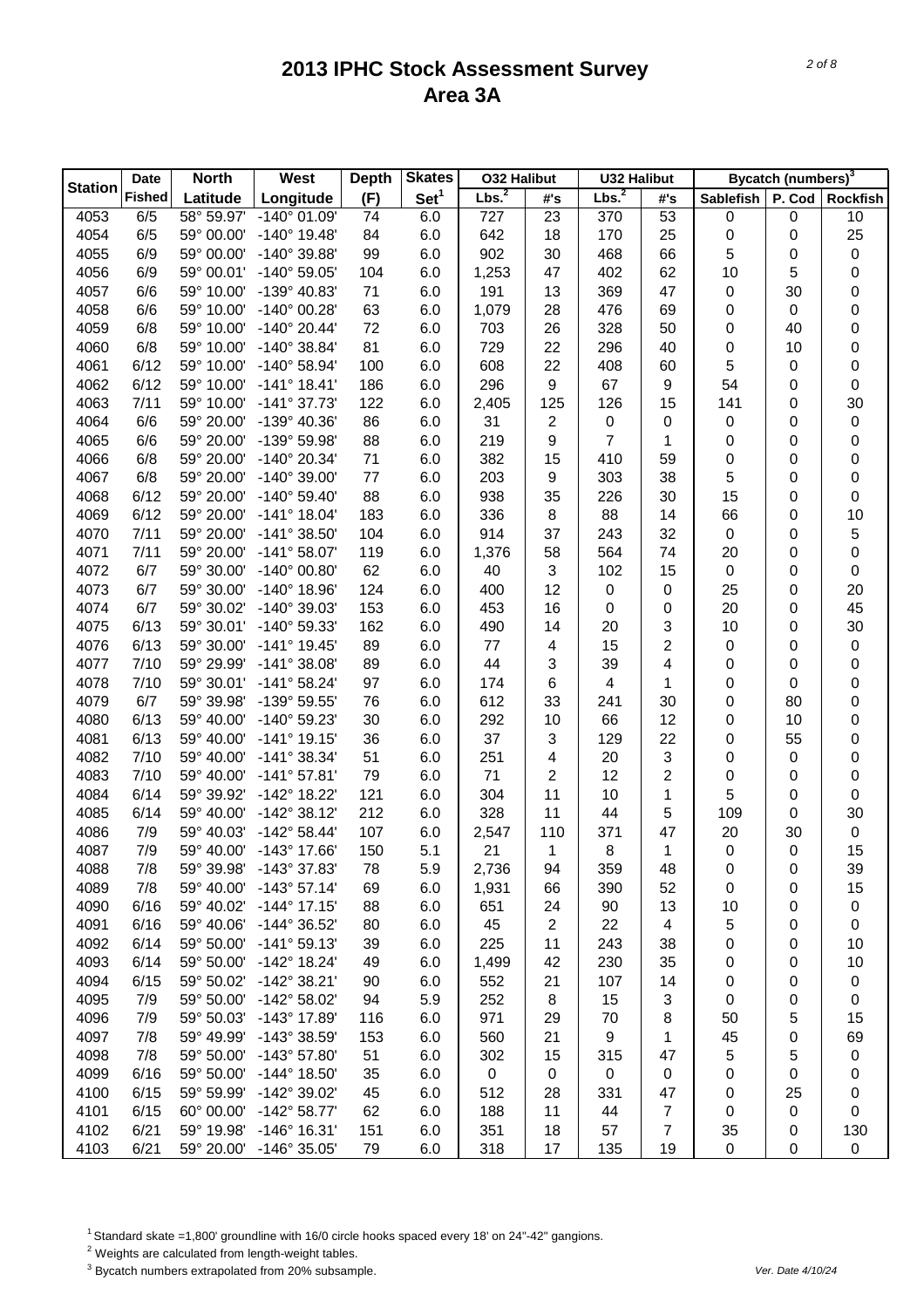|                | <b>Date</b>   | <b>North</b> | West                    | <b>Depth</b> | <b>Skates</b>    | <b>032 Halibut</b> |     | <b>U32 Halibut</b> |                |           | <b>Bycatch (numbers)</b> <sup>3</sup> |                  |
|----------------|---------------|--------------|-------------------------|--------------|------------------|--------------------|-----|--------------------|----------------|-----------|---------------------------------------|------------------|
| <b>Station</b> | <b>Fished</b> | Latitude     | Longitude               | (F)          | Set <sup>1</sup> | Lbs. <sup>2</sup>  | #'s | Lbs. <sup>2</sup>  | #'s            | Sablefish | P. Cod                                | <b>Rockfish</b>  |
| 4104           | 6/21          | 59° 20.00'   | $-146°55.11'$           | 103          | 6.0              | 329                | 19  | 141                | 17             | 0         | 0                                     | 0                |
| 4105           | 6/21          | 59° 20.00'   | $-147^{\circ}$ 15.20    | 101          | 6.0              | 183                | 12  | 184                | 26             | 30        | 0                                     | 0                |
| 4106           | 6/22          | 59° 29.98'   | $-145°$ 16.13'          | 73           | 6.0              | 1,533              | 68  | 437                | 61             | $\pmb{0}$ | 0                                     | 20               |
| 4107           | 6/22          | 59° 30.00'   | $-145°55.14'$           | 91           | 6.0              | 406                | 23  | 250                | 35             | 15        | 0                                     | $\boldsymbol{0}$ |
| 4108           | 6/20          | 59° 30.02'   | -146° 34.75'            | 51           | 6.0              | 525                | 17  | 175                | 25             | $\pmb{0}$ | 0                                     | 25               |
| 4109           | 6/20          | 59° 30.00'   | -146° 53.92'            | 99           | 6.0              | 130                | 5   | 37                 | 5              | 25        | 0                                     | 5                |
| 4110           | 6/17          | 59° 30.01'   | $-147°$ 14.34'          | 118          | 6.0              | 55                 | 4   | 15                 | 3              | 35        | 0                                     | 0                |
| 4111           | 6/17          | 59° 29.99'   | -147° 33.95'            | 63           | 6.0              | 105                | 5   | 71                 | 10             | 0         | 0                                     | 0                |
| 4112           | 6/22          | 59° 40.00'   | $-145°34.15'$           | 57           | 6.0              | 173                | 7   | 102                | 14             | 0         | 30                                    | 0                |
| 4113           | 6/23          | 59° 40.00'   | -145° 53.02'            | 45           | 6.0              | 1,052              | 51  | 593                | 76             | 0         | 10                                    | 5                |
| 4114           | 6/23          | 59° 40.00'   | $-146°$ 14.24'          | 45           | 6.0              | 240                | 16  | 538                | 78             | 0         | 0                                     | 0                |
| 4115           | 6/20          | 59° 39.98'   | $-146°34.42'$           | 48           | 6.0              | 665                | 36  | 800                | 107            | 0         | 0                                     | 0                |
| 4116           | 6/20          | 59° 40.00'   | -146° 53.31'            | 60           | 6.0              | 29                 | 2   | 25                 | 3              | 0         | 0                                     | 0                |
| 4117           | 6/17          | 59° 40.00'   | $-147^{\circ}$ 13.41'   | 93           | 6.0              | 247                | 11  | 13                 | 2              | 5         | 0                                     | 0                |
| 4118           | 6/17          | 59° 39.99'   | $-147^{\circ}$ 32.83'   | 65           | 6.0              | 38                 | 2   | 30                 | 4              | 0         | 0                                     | 0                |
| 4119           | 7/7           | 59° 50.14'   | $-144^{\circ} 58.54'$   | 109          | 6.0              | 609                | 21  | 25                 | 3              | 20        | 120                                   | 0                |
| 4120           | 6/23          | 59° 50.02'   | $-145°53.19'$           | 56           | 6.0              | 195                | 5   | 41                 | 6              | 5         | 10                                    | 0                |
| 4121           | 6/23          | 59° 50.00'   | $-146°$ 13.25'          | 33           | 6.0              | 593                | 33  | 437                | 59             | 0         | 0                                     | 0                |
| 4122           | 6/25          | 59° 49.99'   | -146° 33.24'            | 37           | 6.0              | 1,182              | 37  | 745                | 103            | 0         | 0                                     | 10               |
| 4123           | 6/24          | 59° 49.99'   | $-146°53.12'$           | 43           | 6.0              | 174                | 12  | 634                | 84             | 0         | 5                                     | $\pmb{0}$        |
| 4124           | 6/24          | 59° 50.00'   | $-147°$ 13.21'          | 79           | 6.0              | 1,091              | 54  | 56                 | 7              | $\pmb{0}$ | 20                                    | 0                |
| 4125           | 7/7           | 60° 00.01'   | $-144^{\circ}$ 39.10'   | 125          | 6.0              | 319                | 11  | 13                 | 2              | 50        | 5                                     | 0                |
| 4126           | 7/7           | 60° 00.00'   | $-144^{\circ} 58.61'$   | 73           | 6.0              | 506                | 24  | 64                 | 7              | 5         | 5                                     | 0                |
| 4127           | 7/7           | 60° 00.00'   | -145° 17.95'            | 69           | 6.0              | 40                 | 3   | 28                 | 4              | 0         | 5                                     | 0                |
| 4128           | 6/25          | 60° 00.00'   | $-146°$ 11.90           | 35           | 6.0              | 866                | 41  | 303                | 41             | 0         | 0                                     | 0                |
| 4129           | 6/25          | 60° 00.00'   | $-146°31.96'$           | 37           | 6.0              | 61                 | 4   | 139                | 19             | 0         | 0                                     | 0                |
| 4130           | 6/24          | 60° 00.00'   | $-146°51.97'$           | 78           | 6.0              | $\pmb{0}$          | 0   | 11                 | $\overline{2}$ | 5         | 10                                    | $\mathbf 0$      |
| 4131           | 6/24          | 60° 00.00'   | $-147^{\circ}$ 12.00    | 99           | 6.0              | 95                 | 5   | 42                 | 6              | 0         | 15                                    | 5                |
| 4132           | 6/30          | 60° 10.00'   | $-145°31.45'$           | 49           | 6.0              | 230                | 12  | 64                 | 9              | 0         | 35                                    | 0                |
| 4133           | 6/30          | 60° 10.00'   | $-145^{\circ} 51.10'$   | 60           | 6.0              | 604                | 20  | 145                | 18             | 0         | 15                                    | 0                |
| 4134           | 6/30          | 60° 09.98'   | -146° 10.90'            | 45           | 6.0              | 441                | 23  | 184                | 26             | 0         | 10                                    | 0                |
| 4135           | 6/29          | 60° 10.00'   | $-147°30.94'$           | 42           | 5.9              | 155                | 11  | 224                | 31             | 0         | 50                                    | 25               |
| 4136           | 6/29          | 60° 10.02'   | $-147^{\circ} 51.00'$   | 191          | 5.9              | 624                | 39  | 391                | 46             | 5         | 15                                    | 20               |
| 4137           | 6/29          | 60° 20.13'   | $-147^{\circ}$ 30.98    | 66           | 6.0              | 367                | 14  | 61                 | 8              | 0         | 95                                    | 10               |
| 4138           | 7/1           | 60° 29.99'   | -146° 29.37'            | 35           | 6.0              | 674                | 28  | 400                | 60             | 0         | 35                                    | $\boldsymbol{0}$ |
| 4139           | 7/1           | 60° 29.85'   | $-146^{\circ}$ 49.02    | 217          | 6.0              | 297                | 18  | 47                 | 6              | 35        | 5                                     | 5                |
| 4140           | 7/1           | 60° 29.99'   | -147° 10.00'            | 217          | 6.0              | 342                | 19  | 306                | 38             | 0         | 30                                    | 0                |
| 4141           | 7/3           | 60° 29.99'   | $-147°30.10'$           | 111          | 6.0              | 216                | 15  | 176                | 24             | 10        | 65                                    | 30               |
| 4142           | 7/3           | 60° 28.80'   | $-147^{\circ} 50.10'$   | 250          | 6.0              | 589                | 32  | 174                | 21             | 35        | 0                                     | 5                |
| 4143           | 7/2           | 60° 40.16'   | $-146^{\circ}$ 49.00    | 227          | 6.0              | 943                | 62  | 404                | 47             | 20        | 5                                     | 5                |
| 4144           | 7/2           | 60° 40.14'   | -147° 08.97'            | 135          | 6.0              | 346                | 17  | 142                | 16             | 0         | 40                                    | 0                |
| 4145           | 7/2           | 60° 49.99'   | -147° 08.62'            | 165          | 6.0              | 960                | 46  | 144                | 19             | 0         | 85                                    | 5                |
| 4146           | 7/4           | 60° 50.00'   | $-148°$ 10.03'          | 165          | 6.0              | 621                | 28  | 79                 | 10             | $\pmb{0}$ | 25                                    | 20               |
| 4147           | 6/14          | 58° 40.17'   | $-148°34.52'$           | 131          | 5.8              | 536                | 28  | 58                 | $\overline{7}$ | 74        | $\,0\,$                               | $\pmb{0}$        |
| 4148           | 6/14          | 58° 40.06'   | -148° 52.59'            | 94           | 5.9              | 337                | 19  | 112                | 14             | 15        | 74                                    | 5                |
| 4149           | 6/13          | 58° 51.13'   | $-148°$ 14.50'          | 155          | 5.9              | 1,014              | 62  | 206                | 25             | 105       | 0                                     | 15               |
| 4150           | 6/13          | 58° 50.04'   | -148° 32.83'            | 161          | 5.9              | 3,886              | 150 | 111                | 12             | 65        | 0                                     | 25               |
| 4151           | 6/14          | 58° 50.05'   | -148° 52.39'            | 142          | 5.9              | 918                | 51  | 83                 | 9              | 65        | 0                                     | 55               |
| 4152           | 6/15          | 58° 50.16'   | $-149°$ 12.21'          | 115          | 5.9              | 726                | 40  | 48                 | 6              | 37        | 14                                    | $\pmb{0}$        |
| 4153           | 6/12          | 59° 00.22'   | $-147^{\circ}$ 55.29    | 184          | 5.9              | 524                | 25  | 45                 | 5              | 94        | 0                                     | 25               |
| 4154           | 6/13          |              | 59° 00.13' -148° 13.91' | 119          | 5.8              | 1,378              | 75  | 139                | 15             | 20        | 79                                    | 10               |

<sup>1</sup> Standard skate =1,800' groundline with 16/0 circle hooks spaced every 18' on 24"-42" gangions.

2 Weights are calculated from length-weight tables.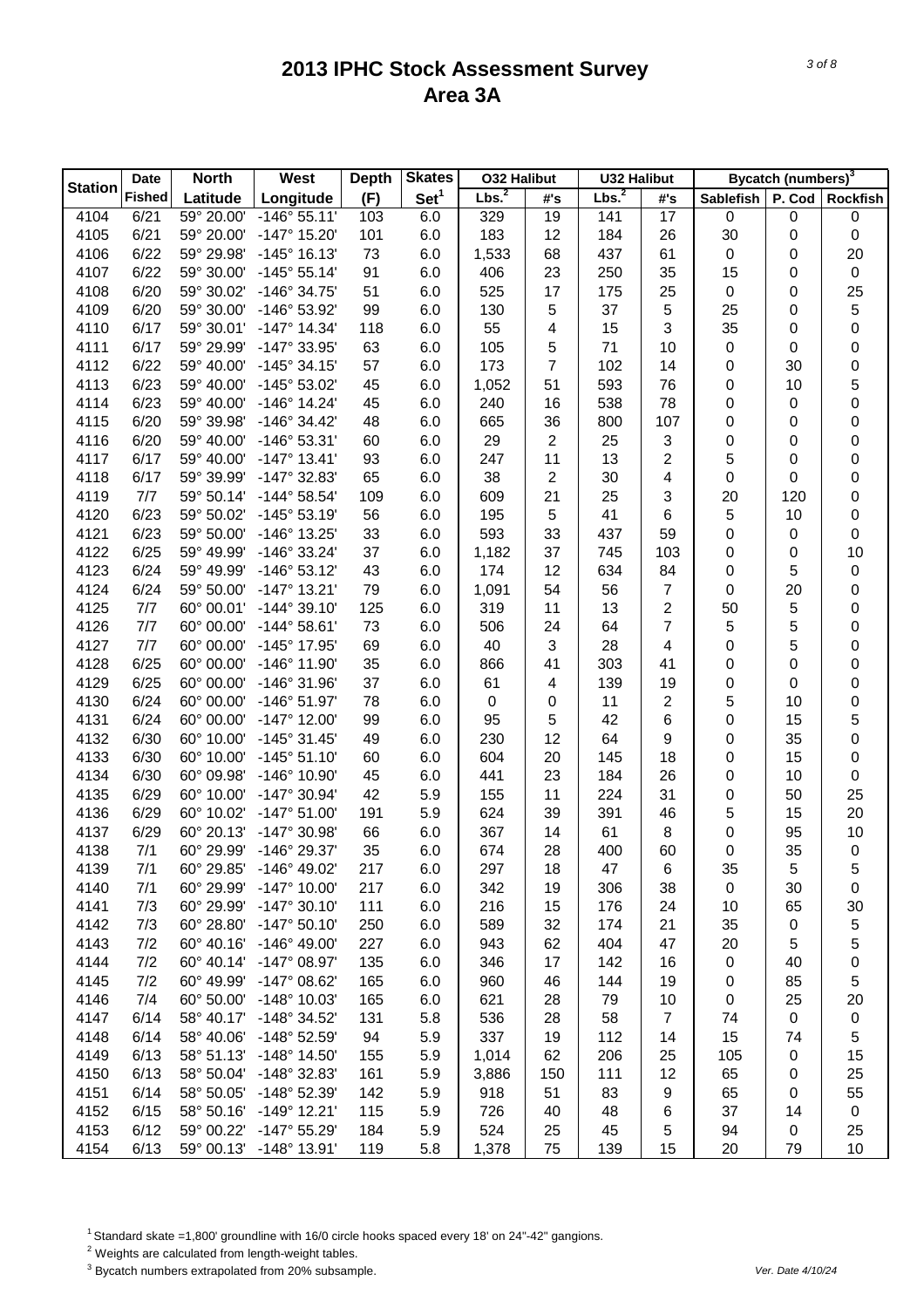|                | <b>Date</b>   | <b>North</b> | West                  | <b>Depth</b> | <b>Skates</b>    | <b>032 Halibut</b> |                | <b>U32 Halibut</b> |                |           | <b>Bycatch (numbers)</b> <sup>3</sup> |                  |
|----------------|---------------|--------------|-----------------------|--------------|------------------|--------------------|----------------|--------------------|----------------|-----------|---------------------------------------|------------------|
| <b>Station</b> | <b>Fished</b> | Latitude     | Longitude             | (F)          | Set <sup>1</sup> | Lbs. <sup>2</sup>  | #'s            | Lbs. <sup>2</sup>  | #'s            | Sablefish | P. Cod                                | Rockfish         |
| 4155           | 6/16          | 59° 00.01'   | -148° 34.30'          | 135          | 6.0              | 190                | 12             | 49                 | 6              | 124       | 0                                     | 5                |
| 4156           | 6/15          | 58° 59.91'   | $-148°53.27'$         | 115          | 5.9              | 432                | 24             | $\boldsymbol{0}$   | 0              | 84        | 10                                    | $\pmb{0}$        |
| 4157           | 6/15          | 59° 00.06'   | $-149°$ 12.03'        | 118          | 5.9              | 106                | 7              | 31                 | 4              | 89        | 0                                     | 5                |
| 4158           | 6/23          | 59° 00.15'   | $-149°32.70'$         | 128          | 5.8              | 55                 | 3              | 8                  | 1              | $\pmb{0}$ | 0                                     | 0                |
| 4159           | 6/12          | 59° 10.01'   | $-147°35.32'$         | 130          | 6.0              | 2,085              | 118            | 267                | 37             | 10        | 5                                     | 15               |
| 4160           | 6/12          | 59° 09.97'   | -147° 53.97'          | 112          | 5.8              | 787                | 40             | 34                 | 4              | 39        | 25                                    | $\boldsymbol{0}$ |
| 4161           | 6/16          | 59° 09.96'   | $-148°$ 14.40         | 68           | 5.8              | 1,275              | 70             | 226                | 31             | $\pmb{0}$ | 40                                    | 35               |
| 4162           | 6/16          | 59° 10.13'   | $-148°32.49'$         | 85           | 6.0              | 66                 | 4              | 34                 | 5              | 85        | 20                                    | $\pmb{0}$        |
| 4163           | 6/22          | 59° 10.11'   | -148° 53.03'          | 95           | 6.0              | 456                | 19             | 50                 | 6              | 5         | 5                                     | 0                |
| 4164           | 6/22          | 59° 10.04'   | $-149°$ 11.64'        | 87           | 5.8              | 1,142              | 65             | 258                | 31             | 0         | 68                                    | 0                |
| 4165           | 6/23          | 59° 10.01'   | $-149°31.88'$         | 85           | 5.8              | 103                | $\overline{7}$ | 76                 | 10             | 25        | 0                                     | 0                |
| 4166           | 6/23          | 59° 09.88'   | $-149°50.95'$         | 73           | 5.9              | 253                | 17             | 130                | 18             | 5         | 10                                    | $\boldsymbol{0}$ |
| 4167           | 6/11          | 59° 19.88'   | $-147°34.30'$         | 68           | 5.8              | 478                | 29             | 174                | 22             | 0         | 5                                     | 20               |
| 4168           | 6/11          | 59° 20.09'   | $-147^{\circ} 54.52'$ | 101          | 5.8              | 306                | 13             | 74                 | 11             | 10        | 15                                    | $\mathbf 5$      |
| 4169           | 6/21          | 59° 20.06'   | -148° 12.98'          | 85           | 5.9              | 881                | 50             | 69                 | 10             | 10        | 10                                    | $\boldsymbol{0}$ |
| 4170           | 6/21          | 59° 19.98'   | -148° 33.38'          | 50           | 5.9              | 1,763              | 79             | 848                | 115            | $\pmb{0}$ | 5                                     | 20               |
| 4171           | 6/22          | 59° 19.91'   | $-148°53.47'$         | 92           | 4.1              | 705                | 41             | 161                | 19             | 0         | 20                                    | $\pmb{0}$        |
| 4172           | 6/24          | 59° 20.06'   | $-149^{\circ}$ 12.27  | 100          | 5.9              | 1,052              | 60             | 249                | 28             | 15        | 25                                    | 0                |
| 4173           | 6/24          | 59° 19.88'   | $-149°31.75'$         | 69           | 5.8              | 1,396              | 73             | 206                | 28             | $\pmb{0}$ | 54                                    | 0                |
| 4174           | 8/15          | 59° 19.73'   | $-149°$ 50.77         | 103          | 5.9              | 913                | 34             | 48                 | 6              | 15        | 10                                    | 0                |
| 4175           | 7/20          | 59° 19.82'   | $-150^{\circ}$ 12.03' | 85           | 5.9              | 716                | 36             | 173                | 21             | 0         | 25                                    | 0                |
| 4176           | 6/11          | 59° 30.11'   | $-147^{\circ}$ 53.48' | 65           | 5.9              | 350                | 16             | 84                 | 10             | 0         | 0                                     | 0                |
| 4177           | 6/21          | 59° 30.09'   | $-148°$ 12.40         | 113          | 5.8              | 107                | 6              | 8                  | 1              | 0         | 0                                     | 5                |
| 4178           | 6/20          | 59° 29.85'   | -148° 33.23'          | 53           | 5.9              | 406                | 21             | 514                | 74             | 0         | 25                                    | 5                |
| 4179           | 6/20          | 59° 30.00'   | $-148°51.69'$         | 90           | 5.9              | 100                | 5              | 62                 | $\overline{7}$ | 0         | 0                                     | 0                |
| 4180           | 6/24          | 59° 30.02'   | $-149°$ 11.93         | 124          | 5.9              | 685                | 39             | 113                | 13             | 5         | 20                                    | 0                |
| 4181           | 8/15          | 59° 29.91'   | $-149^{\circ}$ 32.40  | 56           | 5.9              | 863                | 54             | 610                | 81             | 0         | 0                                     | 0                |
| 4182           | 7/20          | 59° 29.88'   | $-149°51.91'$         | 111          | 5.8              | 614                | 32             | 49                 | 6              | 15        | 64                                    | 0                |
| 4183           | 7/20          | 59° 29.80'   | $-150^{\circ}$ 10.62  | 62           | 5.9              | 735                | 35             | 169                | 21             | $\pmb{0}$ | 5                                     | 0                |
| 4184           | 6/7           | 59° 39.78'   | $-147^{\circ}$ 52.81  | 38           | 5.8              | 130                | 5              | 29                 | 4              | 0         | 0                                     | 0                |
| 4185           | 6/6           | 59° 39.86'   | $-148°$ 13.27         | 72           | 5.8              | 45                 | 3              | 46                 | 7              | 0         | 0                                     | 0                |
| 4186           | 6/6           | 59° 40.11'   | -148° 31.95'          | 113          | 6.0              | 88                 | 2              | 33                 | 5              | 10        | 0                                     | 0                |
| 4187           | 6/20          | 59° 40.01'   | $-148°51.85'$         | 97           | 5.8              | 47                 | 2              | 25                 | 3              | $\pmb{0}$ | 0                                     | 0                |
| 4188           | 6/19          | 59° 40.20'   | $-149°$ 12.57         | 116          | 5.9              | 859                | 43             | 45                 | 6              | 40        | 0                                     | 0                |
| 4189           | 6/19          | 59° 40.00'   | $-149°31.96'$         | 150          | 5.8              | 53                 | 4              | 60                 | 7              | 15        | 20                                    | 0                |
| 4190           | 6/6           | 59° 49.87'   | $-148^\circ$ 12.38    | 46           | 5.8              | 168                | 11             | 90                 | 11             | 0         | 15                                    | 0                |
| 4191           | 6/5           | 59° 50.10'   | $-148°32.20'$         | 72           | 5.9              | 0                  | 0              | 0                  | 0              | 0         | 5                                     | 0                |
| 4192           | 6/5           | 59° 50.00'   | $-148°51.95'$         | 92           | 5.8              | 55                 | 1              | 0                  | 0              | 10        | 15                                    | 0                |
| 4193           | 6/4           | 59° 49.89'   | $-149°$ 12.33'        | 74           | 6.0              | 408                | 26             | 358                | 44             | 0         | 5                                     | 0                |
| 4194           | 6/19          | 59° 49.59'   | $-149°31.80'$         | 90           | 5.9              | 254                | 14             | 111                | 13             | 0         | 0                                     | 0                |
| 4195           | 7/28          | 58° 00.20'   | $-149°$ 13.70'        | 78           | 5.9              | 2,901              | 174            | 582                | 68             | 0         | 0                                     | 5                |
| 4196           | 7/28          | 58° 09.82'   | $-148°54.34'$         | 71           | 5.9              | 2,105              | 139            | 673                | 79             | 0         | 69                                    | 5                |
| 4197           | 7/28          | 58° 10.00'   | -149° 12.62'          | 63           | 5.9              | 1,202              | 64             | 653                | 81             | 0         | 30                                    | 59               |
| 4198           | 7/29          | 58° 09.98'   | $-149°32.03'$         | 60           | 6.0              | 713                | 45             | 549                | 66             | 0         | $\pmb{0}$                             | 15               |
| 4199           | 7/30          | 58° 09.98'   | $-149°51.19'$         | 78           | 5.9              | 2,298              | 153            | 549                | 62             | 0         | 35                                    | 0                |
| 4200           | 7/27          | 58° 20.11'   | -148° 34.92'          | 100          | 6.0              | 1,933              | 105            | 208                | 24             | 75        | 20                                    | 0                |
| 4201           | 7/27          | 58° 19.75'   | $-148°54.22'$         | 70           | 6.0              | 414                | 28             | 591                | 78             | 0         | 20                                    | 0                |
| 4202           | 7/29          | 58° 20.21'   | $-149°$ 12.43'        | 86           | 5.9              | 1,433              | 104            | 746                | 91             | 0         | 49                                    | 0                |
| 4203           | 7/29          | 58° 20.17'   | -149° 32.37'          | 83           | 6.0              | 723                | 56             | 758                | 92             | 0         | 34                                    | 0                |
| 4204           | 7/30          | 58° 19.90'   | $-149°51.47'$         | 41           | 6.0              | 459                | 35             | 1,483              | 186            | 0         | 0                                     | 0                |
| 4205           | 7/30          | 58° 19.91'   | $-150^{\circ}$ 09.64' | 28           | 5.8              | 1,027              | 71             | 858                | 104            | 0         | 0                                     | 0                |

<sup>1</sup> Standard skate =1,800' groundline with 16/0 circle hooks spaced every 18' on 24"-42" gangions.

2 Weights are calculated from length-weight tables.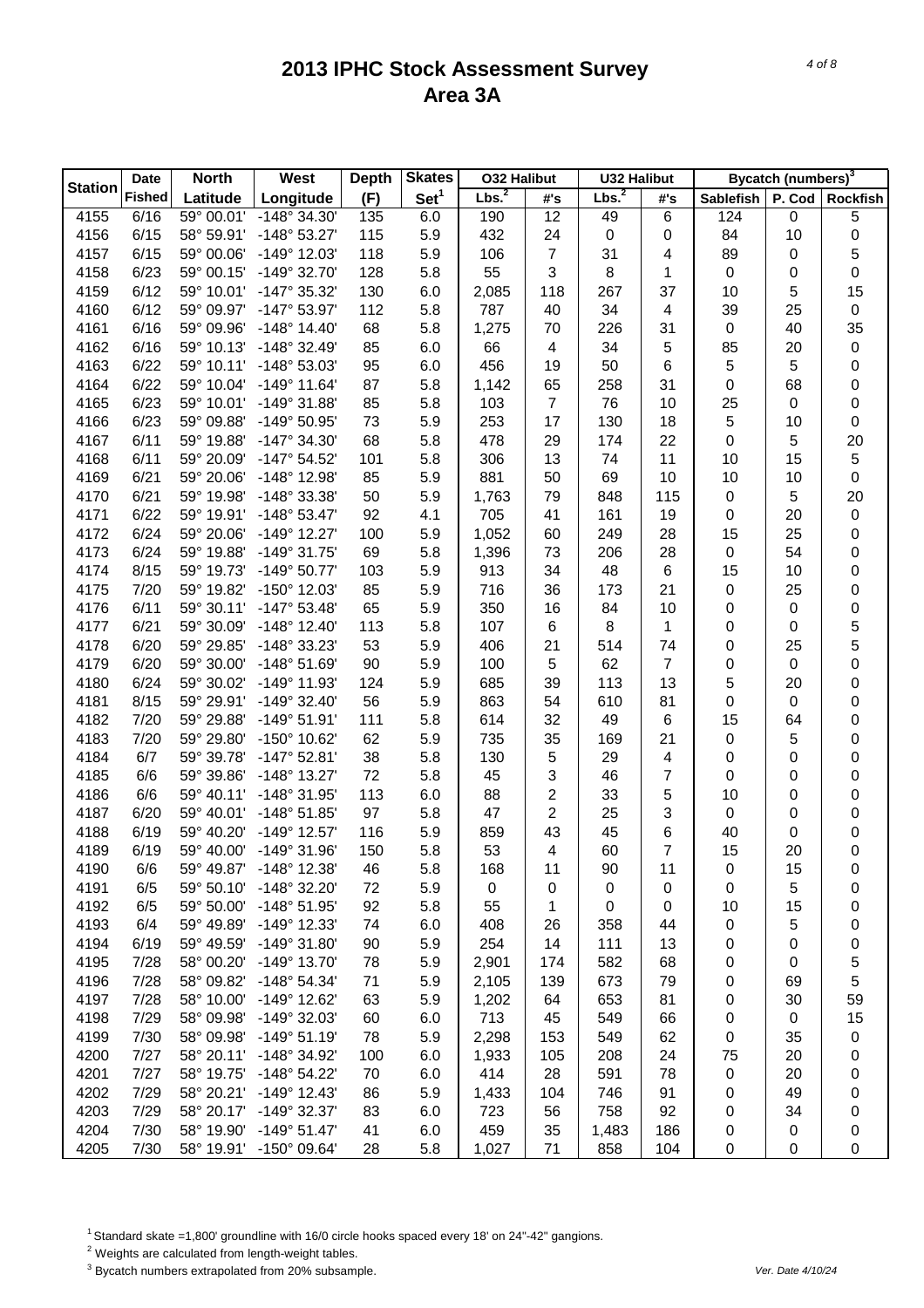|                | <b>Date</b>   | <b>North</b>             | West                    | <b>Depth</b> | <b>Skates</b>    | <b>032 Halibut</b> |                | <b>U32 Halibut</b> |            |             | Bycatch (numbers) <sup>3</sup> |                  |
|----------------|---------------|--------------------------|-------------------------|--------------|------------------|--------------------|----------------|--------------------|------------|-------------|--------------------------------|------------------|
| <b>Station</b> | <b>Fished</b> | Latitude                 | Longitude               | (F)          | Set <sup>1</sup> | Lbs. <sup>2</sup>  | #'s            | Lbs. <sup>2</sup>  | #'s        | Sablefish   | P. Cod                         | <b>Rockfish</b>  |
| 4206           | 8/10          | 58° 20.12'               | -150° 28.80'            | 30           | 3.3              | 49                 | 3              | 141                | 22         | 0           | 0                              | 0                |
| 4207           | 7/27          | 58° 30.02'               | $-148^\circ$ 34.00      | 73           | 5.9              | 958                | 50             | 343                | 42         | 10          | 198                            | $\boldsymbol{0}$ |
| 4208           | 7/26          | 58° 30.05'               | -148° 52.89'            | 61           | 5.8              | 1,006              | 48             | 563                | 79         | 0           | 0                              | 10               |
| 4209           | 7/26          | 58° 30.02'               | $-149°$ 12.71'          | 68           | 6.0              | 122                | 9              | 305                | 43         | 0           | 40                             | $\pmb{0}$        |
| 4210           | 7/21          | 58° 29.98'               | $-149°32.21'$           | 77           | 6.0              | 169                | 13             | 196                | 27         | 0           | 183                            | 0                |
| 4211           | 7/21          | 58° 29.98'               | -149° 50.29'            | 75           | 5.9              | 218                | 13             | 247                | 34         | 0           | 104                            | 0                |
| 4212           | 8/11          | 58° 29.88'               | -150° 09.88'            | 51           | 5.9              | 56                 | 5              | 590                | 84         | 0           | 40                             | 0                |
| 4213           | 8/10          | 58° 29.57'               | -150° 29.22'            | 45           | 5.9              | 99                 | 8              | 918                | 131        | 0           | 0                              | 0                |
| 4214           | 8/10          | 58° 30.05'               | $-150^{\circ}$ 48.16'   | 57           | 6.0              | 350                | 26             | 340                | 42         | 0           | 60                             | $\mathbf 0$      |
| 4215           | 7/26          | 58° 40.02'               | -149° 13.02'            | 75           | 5.9              | 581                | 32             | 215                | 28         | 0           | 20                             | 5                |
| 4216           | 7/25          | 58° 39.97'               | $-149°32.15'$           | 75           | 5.9              | 257                | 13             | 196                | 25         | 10          | 40                             | $\mathbf 0$      |
| 4217           | 7/25          | 58° 40.14'               | $-149°50.98'$           | 83           | 5.9              | 475                | 33             | 434                | 54         | 20          | 15                             | 0                |
| 4218           | 8/11          | 58° 39.84'               | -150° 09.92'            | 68           | 6.0              | 1,203              | 80             | 739                | 96         | 10          | 10                             | 0                |
| 4219           | 8/11          | 58° 39.96'               | -150° 28.94'            | 111          | 6.0              | 427                | 27             | 157                | 21         | 35          | 35                             | 0                |
| 4220           | 8/12          | 58° 40.05'               | $-150^{\circ}$ 49.26'   | 110          | 6.0              | 599                | 39             | 84                 | 10         | 74          | 54                             | 0                |
| 4221           | 8/5           | 58° 40.06'               | $-151^{\circ}$ 08.15'   | 106          | 5.9              | 536                | 33             | 98                 | 12         | 25          | 10                             | $\mathbf 0$      |
| 4222           | 7/25          | 58° 49.93'               | -149° 32.09'            | 123          | 5.9              | 154                | $\overline{7}$ | 0                  | $\pmb{0}$  | 39          | 0                              | $\mathbf 0$      |
| 4223           | 8/14          | 58° 50.19'               | $-149°$ 50.74'          | 131          | 6.0              | 377                | 20             | 47                 | $\sqrt{5}$ | 135         | 0                              | $\mathbf 0$      |
| 4224           | 8/14          | 58° 50.09'               | -150° 09.90'            | 88           | 6.0              | 874                | 54             | 296                | 34         | 64          | 69                             | $\mathbf 0$      |
| 4225           | 8/12          | 58° 50.04'               | -150° 29.97'            | 91           | 6.0              | 706                | 49             | 390                | 48         | 35          | 54                             | $\mathbf 0$      |
| 4226           | 8/12          | 58° 49.89'               | -150° 48.75'            | 99           | 6.0              | 126                | 8              | 205                | 25         | 45          | 130                            | 0                |
| 4227           | 8/5           | 58° 49.92'               | -151° 08.02'            | 77           | 6.0              | 1,063              | 74             | 757                | 96         | $\pmb{0}$   | 40                             | $\mathbf 0$      |
| 4228           | 8/5           | 58° 50.08'               | -151° 28.90'            | 62           | 6.0              | 198                | 15             | 644                | 88         | 0           | 54                             | 5                |
| 4229           | 8/14          | 58° 59.92'               | -149° 51.02'            | 123          | 6.0              | 107                | 5              | 15                 | 2          | 64          | 0                              | $\mathbf 0$      |
| 4230           | 8/13          | 59° 00.10'               | -150° 11.22'            | 105          | 5.9              | 166                | 9              | 79                 | 10         | 20          | 5                              | 5                |
| 4231           | 8/13          | 59° 00.05'               | -150° 30.12'            | 66           | 6.0              | 334                | 24             | 413                | 59         | 0           | 69                             | $\mathbf 0$      |
| 4232           | 8/13          | 59° 00.13'               | -150° 50.29'            | 90           | 5.9              | 729                | 37             | 142                | 19         | 5           | 83                             | 0                |
| 4233           | 8/4           | 59° 00.03'               | -151° 08.98'            | 78           | 4.8              | 1,337              | 72             | 316                | 39         | 0           | 59                             | 14               |
| 4234           | 8/4           | 58° 59.98'               | -151° 28.02'            | 69           | 5.9              | 1,026              | 55             | 832                | 106        |             | 10                             | $\pmb{0}$        |
| 4235           | 8/15          |                          | $-150^{\circ}$ 10.43'   |              |                  |                    |                |                    |            | 0           |                                |                  |
| 4236           | 7/22          | 59° 10.07'<br>59° 09.96' | $-150^{\circ}$ 30.19'   | 69           | 6.0              | 516                | 30             | 348<br>338         | 47         | 0           | 60                             | 0                |
|                | 7/22          |                          | $-150^{\circ} 50.11'$   | 65           | 5.9              | 347                | 22             |                    | 46         | 0           | 5<br>34                        | 0                |
| 4237           |               | 59° 10.38'               | $-151^{\circ}$ 08.80'   | 70           | 5.8              | 307                | 22             | 386                | 48         | 0           |                                | $\boldsymbol{0}$ |
| 4238           | 8/4           | 59° 09.65'               |                         | 36           | 6.0              | 1,040              | 40             | 347                | 41         | 0           | 0                              | 50               |
| 4239           | 7/22          | 59° 19.88'               | $-150^{\circ}$ 30.74'   | 115          | 6.0              | 1,006              | 40             | 94                 | 11         | 10          | 124                            | $\mathbf 5$      |
| 4240           | 6/25          |                          | 57° 20.11' -150° 46.00' | 86           | 6.0              | 763                | 48             | 298                | 37         | 20          | 35                             | $\mathbf 0$      |
| 4241           | 6/29          | 57° 29.89'               | -150° 08.98'            | 251          | 6.0              | 0                  | 0              | 0                  | 0          | 35          | 0                              | 5                |
| 4242           | 6/25          | 57° 30.00'               | -150° 27.95'            | 87           | 6.0              | 258                | 18             | 224                | 30         | 25          | 35                             | 0                |
| 4243           | 6/25          | 57° 29.98'               | $-150^{\circ}$ 45.69    | 52           | 6.0              | 268                | 18             | 137                | 18         | $\pmb{0}$   | 69                             | 0                |
| 4244           | 6/29          | 57° 40.00'               | $-149°50.26'$           | 220          | 6.0              | 157                | 11             | 57                 | 6          | 114         | 0                              | 30               |
| 4245           | 6/29          | 57° 40.00'               | $-150^{\circ}$ 09.10    | 116          | 6.0              | 431                | 27             | 121                | 14         | 75          | 15                             | 0                |
| 4246           | 6/26          | 57° 40.02'               | $-150^{\circ}$ 27.85    | 52           | 6.0              | 352                | 26             | 447                | 63         | 0           | 25                             | 0                |
| 4247           | 6/26          | 57° 39.98'               | $-150^{\circ}$ 46.90    | 46           | 6.0              | 1,507              | 77             | 457                | 61         | 0           | 35                             | 0                |
| 4248           | 7/25          | 57° 40.00'               | $-151^{\circ}$ 05.06'   | 40           | 6.0              | 417                | 22             | 167                | 20         | 0           | 0                              | 0                |
| 4249           | 7/25          | 57° 40.00'               | $-151^{\circ} 24.01'$   | 35           | 6.0              | 413                | 27             | 609                | 72         | 0           | 0                              | 0                |
| 4250           | 6/28          | 57° 50.01'               | -149° 32.02'            | 187          | 6.0              | 501                | 31             | 77                 | 8          | 139         | 0                              | 45               |
| 4251           | 6/28          | 57° 50.00'               | $-149^{\circ}$ 49.85'   | 141          | 6.0              | 432                | 29             | 192                | 24         | 47          | 0                              | 11               |
| 4252           | 6/27          | 57° 50.00'               | $-150^{\circ}$ 09.55'   | 107          | 6.0              | 359                | 23             | 129                | 17         | 55          | 90                             | $\pmb{0}$        |
| 4253           | 6/26          | 57° 50.00'               | $-150^{\circ}$ 27.64'   | 50           | 6.0              | 2,266              | 134            | 795                | 107        | 0           | 15                             | 0                |
| 4254           | 7/26          | 57° 50.06'               | $-150^{\circ}$ 47.00    | 46           | 6.0              | 834                | 51             | 576                | 72         | 0           | 30                             | 0                |
| 4255           | 7/25          | 57° 49.92'               | $-151^{\circ}$ 06.00    | 38           | 6.0              | 355                | 23             | 926                | 123        | 0           | 10                             | 0                |
| 4256           | 7/25          |                          | 57° 50.00' -151° 24.08' | 31           | 6.0              | 253                | 16             | 817                | 108        | $\mathbf 0$ | 15                             | 0                |

<sup>1</sup> Standard skate =1,800' groundline with 16/0 circle hooks spaced every 18' on 24"-42" gangions.

2 Weights are calculated from length-weight tables.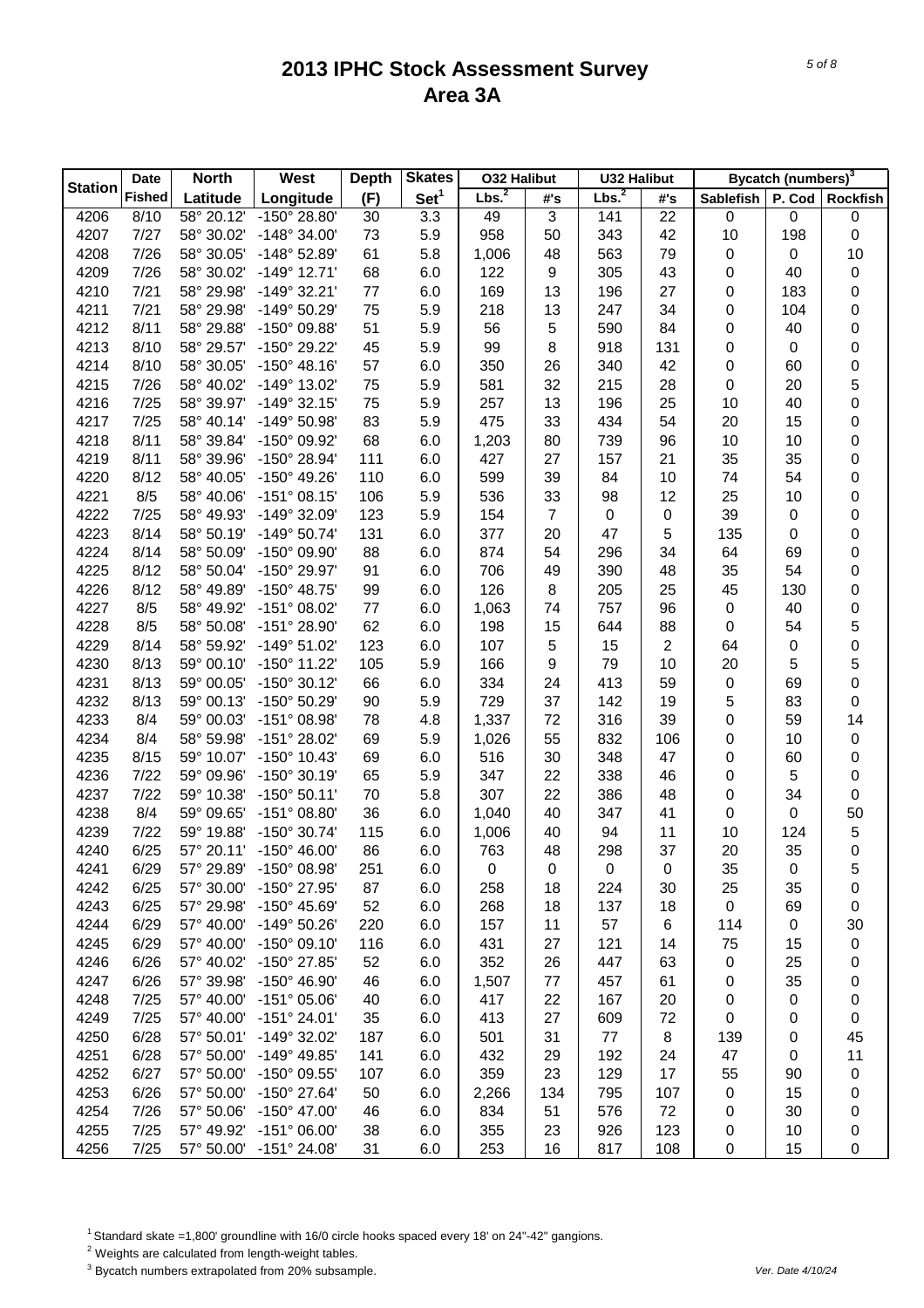|                | <b>Date</b>   | <b>North</b> | West                    | <b>Depth</b> | <b>Skates</b>    | <b>032 Halibut</b> |     | <b>U32 Halibut</b> |            |                  | Bycatch (numbers) <sup>3</sup> |                  |
|----------------|---------------|--------------|-------------------------|--------------|------------------|--------------------|-----|--------------------|------------|------------------|--------------------------------|------------------|
| <b>Station</b> | <b>Fished</b> | Latitude     | Longitude               | (F)          | Set <sup>1</sup> | Lbs. <sup>2</sup>  | #'s | Lbs. <sup>2</sup>  | #'s        | Sablefish        | P. Cod                         | Rockfish         |
| 4257           | 7/24          | 57° 50.00'   | $-151^{\circ}$ 42.89    | 29           | 5.9              | 46                 | 3   | 394                | 57         | 0                | 127                            | 0                |
| 4258           | 7/23          | 57° 49.96'   | -152° 02.00'            | 48           | 6.0              | 509                | 31  | 460                | 62         | $\pmb{0}$        | 60                             | 0                |
| 4259           | 6/28          | 57° 59.89'   | -149° 31.98'            | 81           | 6.0              | 947                | 63  | 147                | 18         | 5                | 25                             | 0                |
| 4260           | 6/27          | 57° 59.98'   | -149° 50.95'            | 126          | 6.0              | 1,001              | 65  | 167                | 22         | 90               | 30                             | 0                |
| 4262           | 7/27          | 58° 00.09'   | -150° 28.00'            | 89           | 6.0              | 689                | 49  | 166                | 20         | 20               | 55                             | 0                |
| 4263           | 7/26          | 58° 00.00'   | -150° 46.95'            | 70           | 6.0              | 749                | 44  | 251                | 31         | 0                | 25                             | 0                |
| 4264           | 7/26          | 57° 59.95'   | $-151^{\circ}$ 06.00'   | 45           | 6.0              | 2,064              | 131 | 992                | 120        | 0                | 5                              | 10               |
| 4265           | 7/24          | 57° 59.99'   | $-151^{\circ} 25.12'$   | 42           | 6.0              | 1,263              | 76  | 329                | 42         | 0                | 20                             | $\pmb{0}$        |
| 4266           | 7/24          | 58° 00.00'   | -151° 43.96'            | 63           | 6.0              | 833                | 56  | 260                | 33         | 0                | 30                             | 0                |
| 4267           | 7/23          | 58° 00.00'   | -152° 03.04'            | 96           | 6.0              | 1,002              | 50  | 87                 | 10         | 10               | 126                            | 0                |
| 4268           | 7/23          | 58° 00.00'   | -152° 21.91'            | 131          | 6.0              | 475                | 22  | 112                | 13         | $\boldsymbol{0}$ | 90                             | 0                |
| 4269           | 7/27          | 58° 10.00'   | -150° 10.05'            | 81           | 6.0              | 4,176              | 258 | 421                | 47         | 10               | 20                             | 0                |
| 4270           | 7/27          | 58° 10.00'   | -150° 28.86'            | 63           | 6.0              | 1,430              | 91  | 889                | 109        | 0                | 5                              | 0                |
| 4271           | 7/19          | 58° 10.16'   | $-150^{\circ}$ 48.00'   | 62           | 6.0              | 321                | 22  | 231                | 28         | 0                | 164                            | 0                |
| 4272           | 7/19          | 58° 09.99'   | $-151^{\circ}$ 06.86'   | 79           | 6.0              | 752                | 53  | 220                | 25         | 25               | 130                            | 0                |
| 4273           | 7/19          | 58° 10.00'   | -151° 24.92'            | 90           | 6.0              | 1,115              | 74  | 119                | 13         | 10               | 145                            | 0                |
| 4274           | 7/20          | 58° 09.98'   | $-151^{\circ}$ 41.97'   | 33           | 6.0              | 1,780              | 113 | 1,222              | 144        | 0                | 0                              | 0                |
| 4275           | 7/18          | 58° 19.99'   | $-150^{\circ}$ 48.00'   | 35           | 6.0              | 112                | 9   | 724                | 101        |                  | 0                              | 0                |
| 4276           | 7/18          | 58° 20.00'   | -151° 07.03'            | 69           | 6.0              | 668                | 44  | 380                | 45         | 0<br>0           | 69                             | $\mathbf 0$      |
| 4277           | 7/20          |              | -151° 25.99'            | 41           | 6.0              |                    | 83  |                    | 135        |                  | 10                             |                  |
|                |               | 58° 19.98'   | $-151^{\circ}$ 45.00'   |              |                  | 1,215              |     | 1,086              |            | 0                |                                | 5                |
| 4278           | 7/20          | 58° 20.02'   |                         | 28           | 6.0              | 802                | 53  | 802                | 95         | 0                | 0                              | $\mathbf 0$      |
| 4279           | 7/18          | 58° 30.00'   | $-151^{\circ}$ 07.00    | 51           | 6.0              | 153                | 12  | 391                | 53         | 0                | 60                             | 0                |
| 4280           | 7/17          | 58° 29.70'   | -151° 26.98'            | 92           | 6.0              | 1,649              | 111 | 238                | 29         | 0                | 99                             | $\mathbf 0$      |
| 4281           | 7/17          | 58° 30.00'   | -151° 45.98'            | 95           | 6.0              | 2,236              | 118 | 43                 | $\sqrt{5}$ | 5                | 26                             | 5                |
| 4282           | 7/17          | 58° 40.00'   | -151° 26.98'            | 102          | 6.0              | 783                | 49  | 199                | 25         | 40               | 80                             | $\mathbf 0$      |
| 4283           | 7/16          | 58° 40.03'   | -151° 47.80'            | 70           | 6.0              | 498                | 32  | 444                | 61         | 0                | 50                             | 0                |
| 4284           | 7/16          | 58° 39.97'   | -152° 05.50'            | 71           | 6.0              | 713                | 40  | 131                | 16         | 5                | 20                             | $\boldsymbol{0}$ |
| 4285           | 7/16          | 58° 48.98'   | -152° 05.95'            | 65           | 6.0              | 455                | 27  | 436                | 56         | 0                | 25                             | 30               |
| 4286           | 6/30          | 56° 20.03'   | -152° 49.71'            | 68           | 5.9              | 706                | 44  | 431                | 59         | 5                | 152                            | $\pmb{0}$        |
| 4287           | 6/30          | 56° 20.23'   | -153° 07.96'            | 48           | 5.8              | 637                | 42  | 767                | 94         | 0                | 25                             | $\boldsymbol{0}$ |
| 4288           | 7/4           | 56° 20.25'   | -153° 26.35'            | 33           | 6.0              | 1,032              | 49  | 547                | 72         | 0                | 0                              | $\boldsymbol{0}$ |
| 4289           | 6/28          | 56° 30.09'   | -152° 15.00'            | 116          | 5.9              | 643                | 42  | 309                | 35         | 5                | 35                             | 20               |
| 4290           | 6/29          | 56° 30.01'   | -152° 33.19'            | 148          | 5.9              | 605                | 44  | 339                | 40         | 74               | 0                              | 25               |
| 4291           | 6/30          | 56° 29.80'   | -152° 50.91'            | 27           | 5.9              | 2,690              | 113 | 932                | 115        | 0                | 0                              | $\pmb{0}$        |
| 4292           | 7/4           |              | 56° 29.92' -153° 09.19' | 39           | 5.9              | 336                | 19  | 436                | 57         | 0                | 83                             | $\boldsymbol{0}$ |
| 4293           | 7/4           | 56° 30.07'   | -153° 27.03'            | 48           | 5.9              | 590                | 35  | 467                | 65         | 0                | 69                             | 0                |
| 4294           | 7/3           | 56° 29.95'   | $-153^{\circ}$ 45.49    | 33           | 6.0              | 2,449              | 85  | 242                | 30         | 0                | 78                             | 0                |
| 4295           | 6/28          | 56° 39.94'   | $-151^{\circ}57.05'$    | 34           | 5.8              | 1,542              | 92  | 909                | 119        | 0                | 10                             | 0                |
| 4296           | 6/28          | 56° 39.92'   | $-152^{\circ}$ 14.71'   | 24           | 6.0              | 802                | 53  | 1,097              | 147        | 0                | 0                              | 0                |
| 4297           | 6/29          | 56° 39.91'   | -152° 33.94'            | 77           | 6.0              | 768                | 47  | 613                | 80         | 0                | 55                             | 0                |
| 4298           | 6/29          | 56° 39.95'   | $-152^{\circ}52.17'$    | 38           | 5.9              | 378                | 25  | 928                | 133        | 0                | 0                              | 0                |
| 4299           | 7/2           | 56° 40.03'   | -153° 10.08'            | 82           | 5.9              | 1,085              | 53  | 136                | 16         | 0                | 5                              | 0                |
| 4300           | 7/3           | 56° 39.77'   | -153° 27.89'            | 78           | 6.0              | 296                | 12  | 86                 | 11         | 0                | 115                            | 5                |
| 4301           | 7/3           | 56° 39.85'   | -153° 46.34'            | 46           | 5.9              | 1,035              | 47  | 421                | 55         | 0                | 54                             | 0                |
| 4302           | 7/11          | 56° 49.97'   | $-151^{\circ}$ 40.49    | 151          | 5.9              | 565                | 39  | 243                | 29         | 10               | 0                              | 100              |
| 4303           | 7/11          | 56° 49.98'   | -151° 59.29'            | 41           | 5.9              | 2,143              | 82  | 509                | 68         | 0                | 15                             | $\pmb{0}$        |
| 4304           | 7/12          | 56° 50.12'   | -152° 16.07'            | 53           | 5.9              | 590                | 38  | 1,170              | 157        | 0                | 45                             | 0                |
| 4305           | 7/12          | 56° 50.00'   | -152° 34.92'            | 76           | 6.0              | 268                | 19  | 357                | 45         | 0                | 5                              | 0                |
| 4306           | 7/13          | 56° 50.00'   | $-152^{\circ}53.11'$    | 35           | 6.0              | 188                | 12  | 592                | 81         | 0                | 10                             | 0                |
| 4307           | 7/2           | 56° 49.80'   | $-153^{\circ}$ 11.14'   | 45           | 5.8              | 2,231              | 131 | 697                | 82         | 0                | 40                             | 0                |
| 4308           | 7/2           |              | 56° 50.00' -153° 29.01' | 54           | 5.9              | 836                | 34  | 567                | 72         | $\mathbf 0$      | 20                             | 0                |

<sup>1</sup> Standard skate =1,800' groundline with 16/0 circle hooks spaced every 18' on 24"-42" gangions.

2 Weights are calculated from length-weight tables.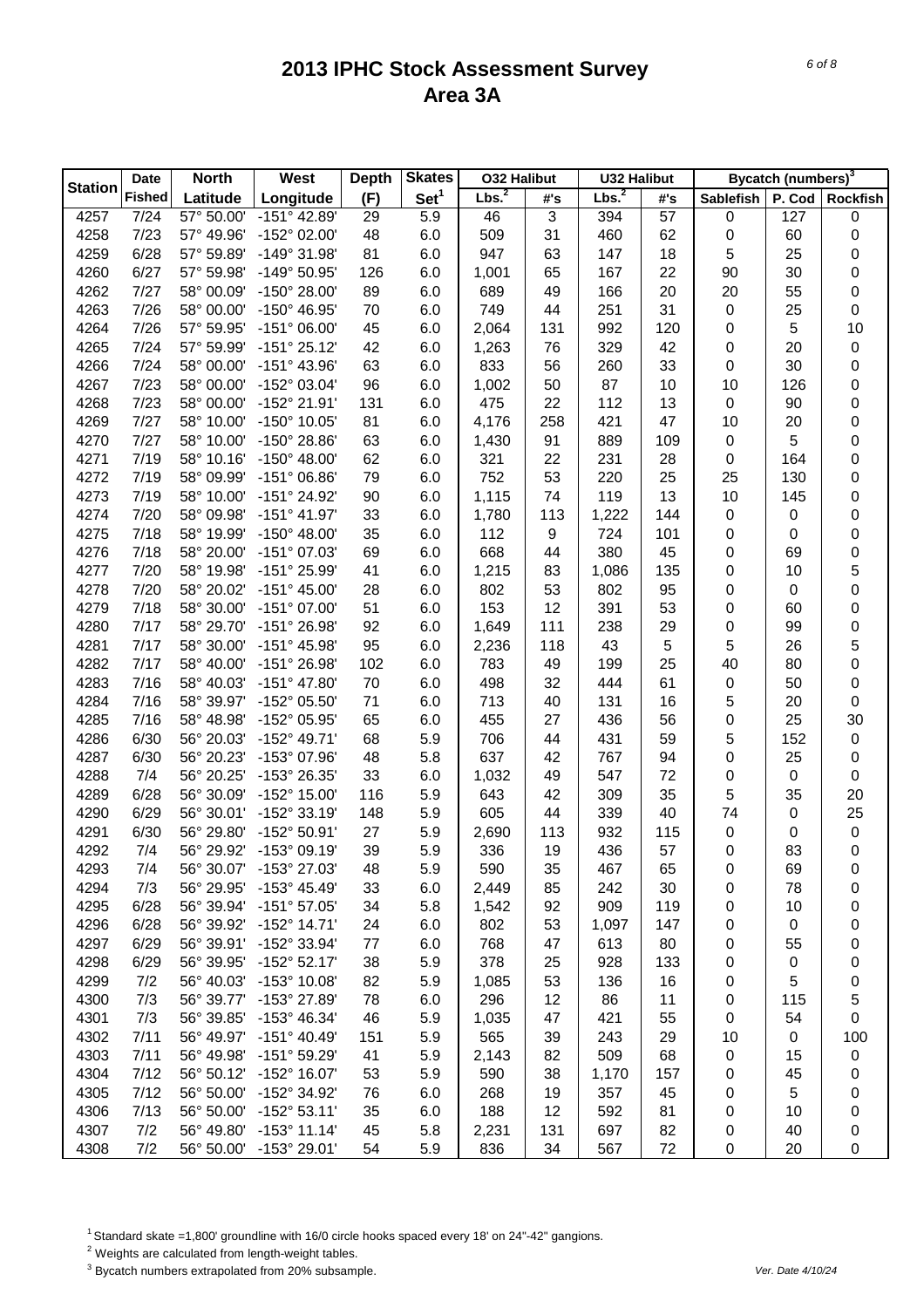|                | <b>Date</b>   | <b>North</b> | West                    | <b>Depth</b> | <b>Skates</b>    | <b>032 Halibut</b> |                | <b>U32 Halibut</b> |     |                  | Bycatch (numbers) <sup>3</sup> |                  |
|----------------|---------------|--------------|-------------------------|--------------|------------------|--------------------|----------------|--------------------|-----|------------------|--------------------------------|------------------|
| <b>Station</b> | <b>Fished</b> | Latitude     | Longitude               | (F)          | Set <sup>1</sup> | Lbs. <sup>2</sup>  | #'s            | Lbs. <sup>2</sup>  | #'s | <b>Sablefish</b> | P. Cod                         | <b>Rockfish</b>  |
| 4309           | 7/11          | 56° 59.97'   | $-151°$ 40.04           | 41           | 5.8              | 2,108              | 119            | 447                | 53  | 0                | 132                            | 10               |
| 4310           | 7/17          | 56° 59.83'   | $-151^{\circ}58.84'$    | 45           | 6.0              | 278                | 13             | 672                | 97  | 0                | 80                             | $\pmb{0}$        |
| 4311           | 7/12          | 57° 00.04'   | -152° 17.05'            | 42           | 6.0              | 228                | 13             | 591                | 84  | 0                | 60                             | 0                |
| 4312           | 7/13          | 56° 59.85'   | -152° 35.23'            | 85           | 6.0              | 606                | 38             | 197                | 24  | 0                | 0                              | 0                |
| 4313           | 7/13          | 56° 59.81'   | -152° 53.77'            | 62           | 6.0              | 731                | 50             | 421                | 58  | 0                | 55                             | 0                |
| 4314           | 7/10          | 57° 12.13'   | $-151^{\circ}$ 05.47'   | 82           | 6.0              | 308                | 22             | 354                | 45  | 15               | 20                             | 0                |
| 4315           | 7/10          | 57° 10.02'   | -151° 22.23'            | 70           | 6.0              | 2,639              | 170            | 277                | 33  | 0                | 59                             | 0                |
| 4316           | 7/17          | 57° 09.62'   | $-151^{\circ}$ 42.18'   | 41           | 5.9              | 377                | 26             | 898                | 116 | 0                | 25                             | 0                |
| 4317           | 7/17          | 57° 09.88'   | $-151^{\circ}58.43'$    | 37           | 5.8              | 447                | 29             | 965                | 120 | 0                | 10                             | 0                |
| 4318           | 7/16          | 57° 10.03'   | -152° 18.26'            | 43           | 6.0              | 114                | $\overline{7}$ | 335                | 49  | 0                | 80                             | 0                |
| 4319           | 7/16          | 57° 09.91'   | -152° 36.30'            | 53           | 5.9              | 238                | 17             | 273                | 36  | 0                | 74                             | 0                |
| 4320           | 7/10          | 57° 19.96'   | $-151^{\circ}$ 04.03'   | 50           | 5.9              | 762                | 49             | 514                | 66  | 0                | 119                            | 0                |
| 4321           | 7/9           | 57° 20.16'   | $-151^{\circ} 23.06'$   | 74           | 6.0              | 3,224              | 217            | 282                | 34  | 10               | 25                             | 0                |
| 4322           | 7/18          | 57° 19.91'   | -151° 39.22'            | 34           | 6.0              | 486                | 21             | 505                | 62  | 0                | 144                            | 0                |
| 4323           | 7/18          | 57° 20.21'   | $-151^{\circ}59.89'$    | 39           | 5.8              | 510                | 35             | 374                | 46  | 0                | 29                             | 0                |
| 4324           | 7/16          | 57° 20.04'   | -152° 17.67'            | 20           | 5.9              | 1,917              | 75             | 272                | 33  | 0                | 15                             | 0                |
| 4325           | 7/9           | 57° 29.54'   | $-151^{\circ}$ 05.14'   | 44           | 6.0              | 1,372              | 66             | 260                | 30  | 0                | 100                            | 0                |
| 4326           | 7/9           | 57° 29.86'   | -151° 22.80'            | 48           | 6.0              | 819                | 52             | 496                | 59  | 0                | 75                             | 0                |
| 4327           | 7/8           | 57° 29.98'   | $-151^{\circ}$ 41.72    | 58           | 6.0              | 685                | 46             | 334                | 46  | 0                | 15                             | 0                |
| 4328           | 7/18          | 57° 30.15'   | -152° 01.20'            | 26           | 6.0              | 1,499              | 70             | 400                | 44  | 0                | 0                              | 0                |
| 4329           | 7/8           | 57° 39.80'   | -151° 42.99'            | 36           | 5.9              | 355                | 25             | 880                | 112 | 0                | 15                             | 0                |
| 4330           | 7/8           | 57° 40.07'   | -152° 01.20'            | 96           | 6.0              | 626                | 40             | 214                | 27  | 5                | 70                             | 0                |
| 4331           | 8/4           | 57° 30.00'   | $-154^{\circ} 55.00'$   | 127          | 6.0              | 277                | 13             | 92                 | 11  | 0                | 5                              | 0                |
| 4332           | 8/2           | 57° 40.00'   | -154° 34.95'            | 120          | 6.0              | 451                | 22             | 72                 | 9   | 0                | 5                              | 0                |
| 4333           | 8/4           | 57° 39.91'   | -154° 53.99'            | 128          | 6.0              | 80                 | 3              | 9                  | 1   | 5                | 0                              | 0                |
| 4334           | 8/4           | 57° 40.00'   | -155° 12.94'            | 163          | 6.0              | $\boldsymbol{0}$   | 0              | 14                 | 2   | 0                | 0                              | 0                |
| 4335           | 8/1           | 57° 50.00'   | -154° 14.89'            | 112          | 6.0              | 687                | 40             | 395                | 48  | 5                | 35                             | 0                |
| 4336           | 8/2           | 57° 50.00'   | -154° 33.94'            | 127          | 6.0              | 104                | 6              | 29                 | 4   | 0                | 20                             | 0                |
| 4337           | 8/2           | 57° 50.00'   | -154° 52.90'            | 159          | 6.0              | 39                 | 1              | $\boldsymbol{0}$   | 0   | 0                | 20                             | 0                |
| 4338           | 7/30          | 58° 00.00'   | -153° 36.94'            | 91           | 6.0              | 1,550              | 96             | 419                | 55  | 0                | 25                             | 0                |
| 4339           | 8/1           | 58° 00.00'   | -153° 56.03'            | 108          | 6.0              | 836                | 42             | 370                | 45  | 0                | 5                              | 0                |
| 4340           | 8/1           | 58° 00.00'   | -154° 13.80'            | 128          | 6.0              | 263                | 13             | 159                | 22  | 0                | 20                             | 0                |
| 4341           | 7/30          | 58° 10.00'   | -153° 18.98'            | 52           | 6.0              | 171                | 10             | 264                | 47  | 0                | 31                             | 0                |
| 4342           | 7/30          | 58° 09.93'   | -153° 38.00'            | 107          | 6.0              | 352                | 19             | 167                | 20  | 0                | 45                             | 0                |
| 4343           | 7/31          |              | 58° 10.12' -153° 57.00' | 116          | 5.7              | 161                | 8              | 35                 | 5   | 0                | 5                              | $\boldsymbol{0}$ |
| 4344           | 7/13          | 58° 20.04'   | -153° 19.99             | 96           | 6.0              | 968                | 48             | 382                | 46  | 0                | 0                              | 0                |
| 4345           | 7/31          | 58° 20.00'   | -153° 38.86'            | 94           | 6.0              | 593                | 28             | 367                | 45  | 0                | 54                             | 0                |
| 4346           | 7/31          | 58° 20.00'   | -153° 57.87'            | 43           | 6.0              | 887                | 38             | 210                | 28  | 0                | 10                             | 0                |
| 4347           | 7/12          | 58° 30.12'   | -153° 02.02'            | 92           | 6.0              | 526                | 32             | 277                | 35  | 0                | 20                             | 0                |
| 4348           | 7/13          | 58° 29.89'   | -153° 21.02'            | 99           | 6.0              | 499                | 24             | 110                | 16  | 0                | 10                             | 0                |
| 4349           | 7/31          | 58° 29.98'   | $-153^{\circ}$ 40.88'   | 54           | 6.0              | 757                | 32             | 226                | 34  | 0                | 90                             | 0                |
| 4350           | 7/11          | 58° 40.12'   | $-152^{\circ}$ 44.05'   | 107          | 6.0              | 292                | 17             | 106                | 12  | 0                | 95                             | 0                |
| 4351           | 7/12          | 58° 39.97'   | -153° 03.01'            | 86           | 6.0              | 1,190              | 53             | 196                | 25  | 0                | 65                             | 0                |
| 4352           | 7/12          | 58° 40.00'   | -153° 23.12'            | 25           | 6.0              | 521                | 20             | 241                | 40  | 0                | 35                             | 0                |
| 4353           | 7/2           | 58° 49.98'   | -152° 25.98'            | 96           | 6.0              | 770                | 41             | 79                 | 10  | 0                | 99                             | 0                |
| 4354           | 7/11          | 58° 50.01'   | -152° 45.03'            | 105          | 6.0              | 132                | 8              | 102                | 13  | 0                | 100                            | 0                |
| 4355           | 7/11          | 58° 49.98'   | -153° 04.19'            | 91           | 6.0              | 983                | 42             | 210                | 26  | 0                | 130                            | 0                |
| 4356           | 7/3           | 58° 59.97'   | -151° 47.82'            | 73           | 6.0              | 689                | 45             | 877                | 116 | 0                | 70                             | 0                |
| 4357           | 7/3           | 58° 59.98'   | $-152^{\circ}$ 06.61'   | 76           | 6.0              | 1,291              | 83             | 882                | 116 | 0                | 55                             | 0                |
| 4359           | 7/10          | 59° 00.00'   | $-152^{\circ}$ 45.78'   | 91           | 6.0              | 648                | 35             | 78                 | 9   | 0                | 60                             | 0                |
| 4360           | 7/10          |              | 59° 00.00' -153° 04.81' | 82           | 6.0              | 510                | 26             | 94                 | 13  | $\boldsymbol{0}$ | 105                            | 0                |
|                |               |              |                         |              |                  |                    |                |                    |     |                  |                                |                  |

<sup>1</sup> Standard skate =1,800' groundline with 16/0 circle hooks spaced every 18' on 24"-42" gangions.

2 Weights are calculated from length-weight tables.